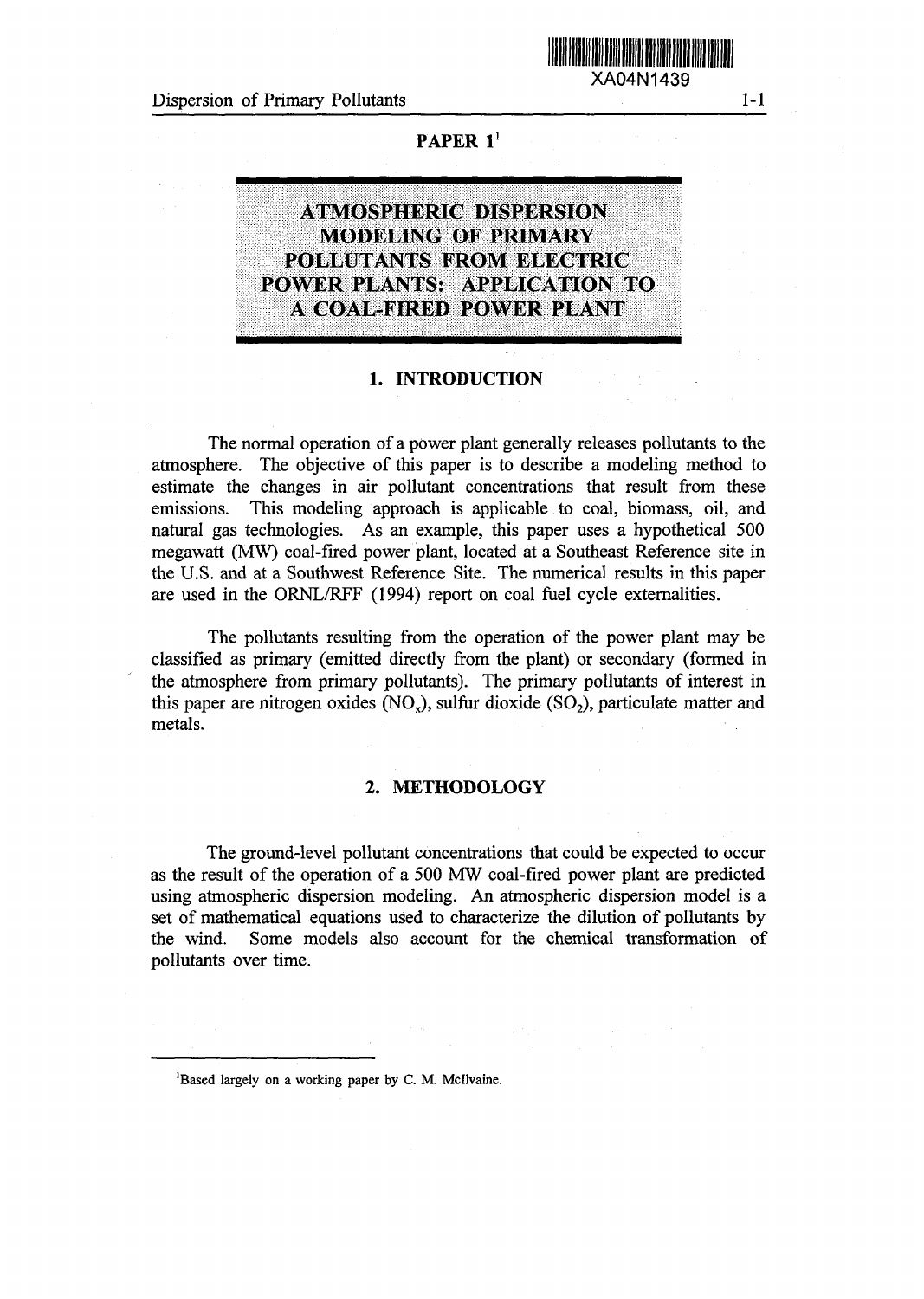Using stack information (i.e., stack diameter, exit gas velocity, and exit gas temperature), the model predicts the release height of pollutants to the atmosphere. Wind direction, wind speed and other meteorological measurements made in the vicinity of the stack are used to predict the dimensions (i.e., vertical and horizontal spread) of the plume and its travel path downwind. The model calculates pollutant concentrations at receptor locations which are defined by a system of grid points.

Procedures employed in the computer modeling were based on recommendations of the U.S. Environmental Protection Agency (EPA) as contained in "Guideline on Air Quality Models (Revised)" (U.S. EPA, September 1990). The EPA SCREEN model (Brode 1988) was used to predict the maximum short-term (1-hour and 24-hour average) pollutant concentrations expected to occur in the vicinity of the power plant. The EPA Industrial Source Complex Long-Term (ISCLT) model (EPA 1986) was used to predict the annual average pollutant concentrations expected to occur within an 80 kilometer  $(km)(50 \text{ mile})$  radius of the power plant.<sup>2</sup>

# **3. DESCRIPTION OF THE COMPUTER MODELS USED**

# **3.1 ISCLT**

The ISCLT model is a computer program developed by the U.S. EPA for assessing the air quality impact of emissions from a variety of sources associated with an industrial source complex. The ISCLT model is a sector-averaged model that uses statistical wind summaries to calculate annual and seasonal average ground-level concentrations. The model uses either a Cartesian or polar coordinate receptor grid. The model uses the steady-state Gaussian plume equation for a continuous source to calculate ground-level concentrations. The generalized Briggs plume-rise equations are employed by the model. The model uses two equations, one developed by Huber and Snyder, and one developed by Scire and Schulman to evaluate the effects of aerodynamic wakes and eddies formed by buildings and other structures on plume dispersion. A wind profile exponent law is used to adjust the observed mean wind speed from the measurement height to the stack height for the plume rise and concentration calculations. The model accounts for variations in terrain height over the

<sup>&#</sup>x27;The ISCLT model can be used to predict concentrations out to 100 km, however *use of* the model beyond 50 km is not recommended due to long plume transport times. Since a meso-scale model is not used as part of this study, a judgement was made to use the ISCLT results in the range **50** km-80 km as well. $\sim 10^{-1}$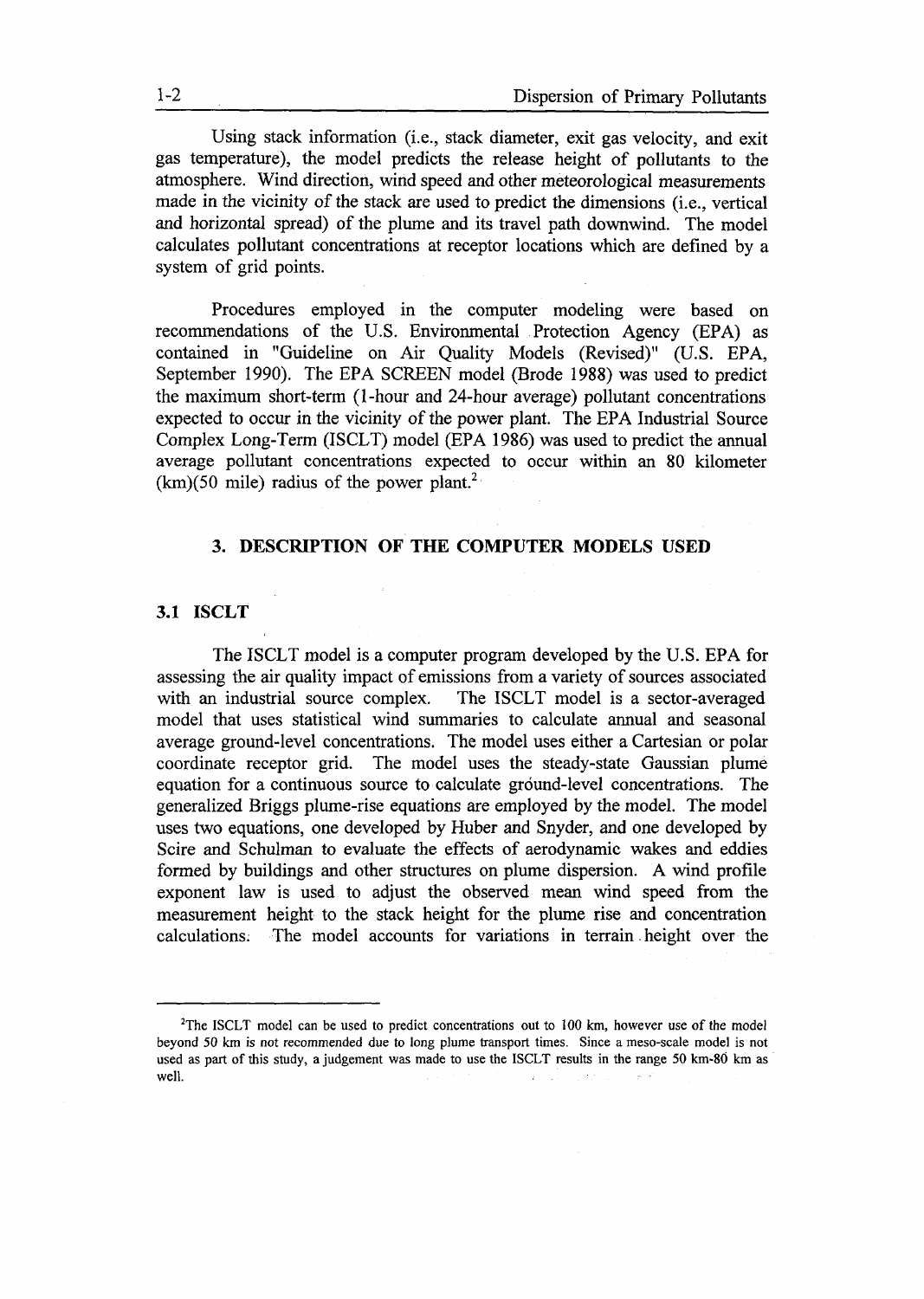receptor grid. The Pasquill-Gifford dispersion curves are used to calculate the vertical plume spread.

#### **3.2 SCREEN**

The SCREEN model uses the Gaussian plume equation to predict pollutant concentrations from a continuous source. It is assumed that the pollutants do not undergo any chemical reaction, and that no removal processes, such as wet or dry deposition, act on the plume during its transport from the source. SCREEN can perform single source, short-term calculations on point and area sources. The model gives results as predicted 1-hour average concentrations when flat or simple terrain is specified and 24-hour average .concentrations for the complex terrain option (i.e. terrain higher than stack top).

The SCREEN model examines a full range of meteorological conditions to find maximum concentrations. Using full meteorology with the automated distance array, the SCREEN model provides the maximum concentration for each distance, and the highest concentration of the model run with its associated distance. The model can incorporate the effects of building downwash on plume dispersion, including the prediction of concentrations in the cavity region of a building wake. The model has the capability of predicting concentrations due to inversion breakup fumigation and shoreline fumigation.

### **4. DATA USED IN THE COMPUTER MODELING**

#### **4.1 SITE LOCATIONS**

The Southeast Reference site is located in, what was to have been, the location of the Clinch River Breeder Reactor in Roane County, Tennessee. This location is on the north side of the Clinch River and is approximately 40 km west of Knoxville and 15 km south of Oak Ridge. The Southwest Reference site is that of the proposed, but never built, coal-fired New Mexico Generating Station (NMGS) in San Juan County, New Mexico - 55 km south of Farmington.

#### **4.2 SOURCE CHARACTERISTICS**

For the operation stage of energy production for a **coal-fired** power plant, there is one source of air emissions: the boiler stack. The source information needed to perform the air dispersion modeling includes the pollutant emission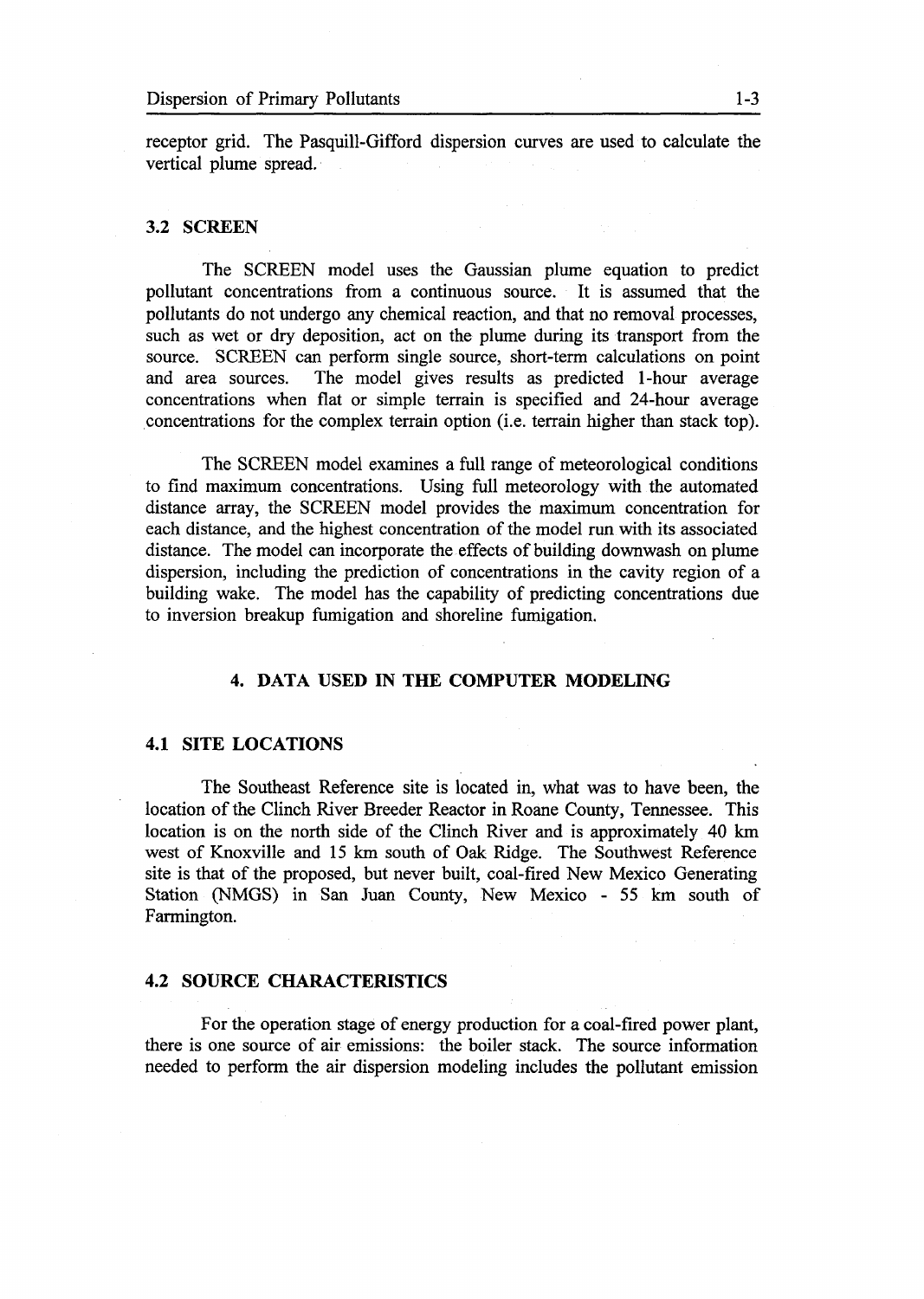rate, stack height, exit gas temperature, exit gas velocity and stack tip (internal) diameter. The emissions used in the modeling are discussed in the next section.

It is assumed that the boiler is equipped with a wet lime/limestone scrubber and an electrostatic precipitator. The hypothetical coal-fired power plant was modeled with a stack height of 150 meters (m). The exhaust stack was modeled with an exit gas temperature of 325 Kelvin (52 degrees C). The exit gas flowrate was 740 actual cubic meters per second. This flowrate was input to the model as an exit gas velocity of 15 meters per second (50 feet per second) and an inside stack diameter of 7.9 meters.

### **4.3** EMISSIONS

Pollutant emissions used in this modeling analysis are given in Table 1. The pollutants of interest are  $NO<sub>x</sub>$ ,  $SO<sub>2</sub>$ , total suspended particulate (TSP),  $PM<sub>10</sub>$ (particulate matter with an aerodynamic diameter less than 10 micrometers), and metals, including: arsenic, cadmium, manganese, lead and selenium. NO, and hydrocarbon emissions are employed in the ozone analysis in Part 2 of this document. Details describing the emissions estimates are given in Appendix A of ORNL/RFF (1994).

# **4.4** METEOROLOGY

### **Annual Average Concentrations**

The meteorological data used in the air dispersion modeling of annual concentrations include STAR frequency summaries, ambient air temperature measurements and mixing height data.

 $\Delta_{\rm{max}}$  and  $\Delta_{\rm{max}}$  are  $\Delta_{\rm{max}}$  . The  $\Delta_{\rm{max}}$ 

Seasonal or annual STAR summaries are the principal meteorological inputs to the ISCLT model. A STAR summary is a tabulation of the joint frequency of occurrence of wind speed and wind direction categories, classified according to the Pasquill stability categories. The six wind speed categories used in the STAR summaries are defined as  $0$  to 3 knots, 4 to 6 knots, 7 to 10 knots, II to 16 knots, 17 to 21 knots and greater than 21 knots. The wind direction categories are the sixteen standard 22.5 degree sectors. The Pasquill stability categories are A through F.

STAR summaries for the Southeast Reference site were prepared from data collected near the site during the period 1985 to 1990 (1988 excluded). The meteorological tower is located approximately 45 km north of the proposed plant site. The anemometer height at the tower is 60 m.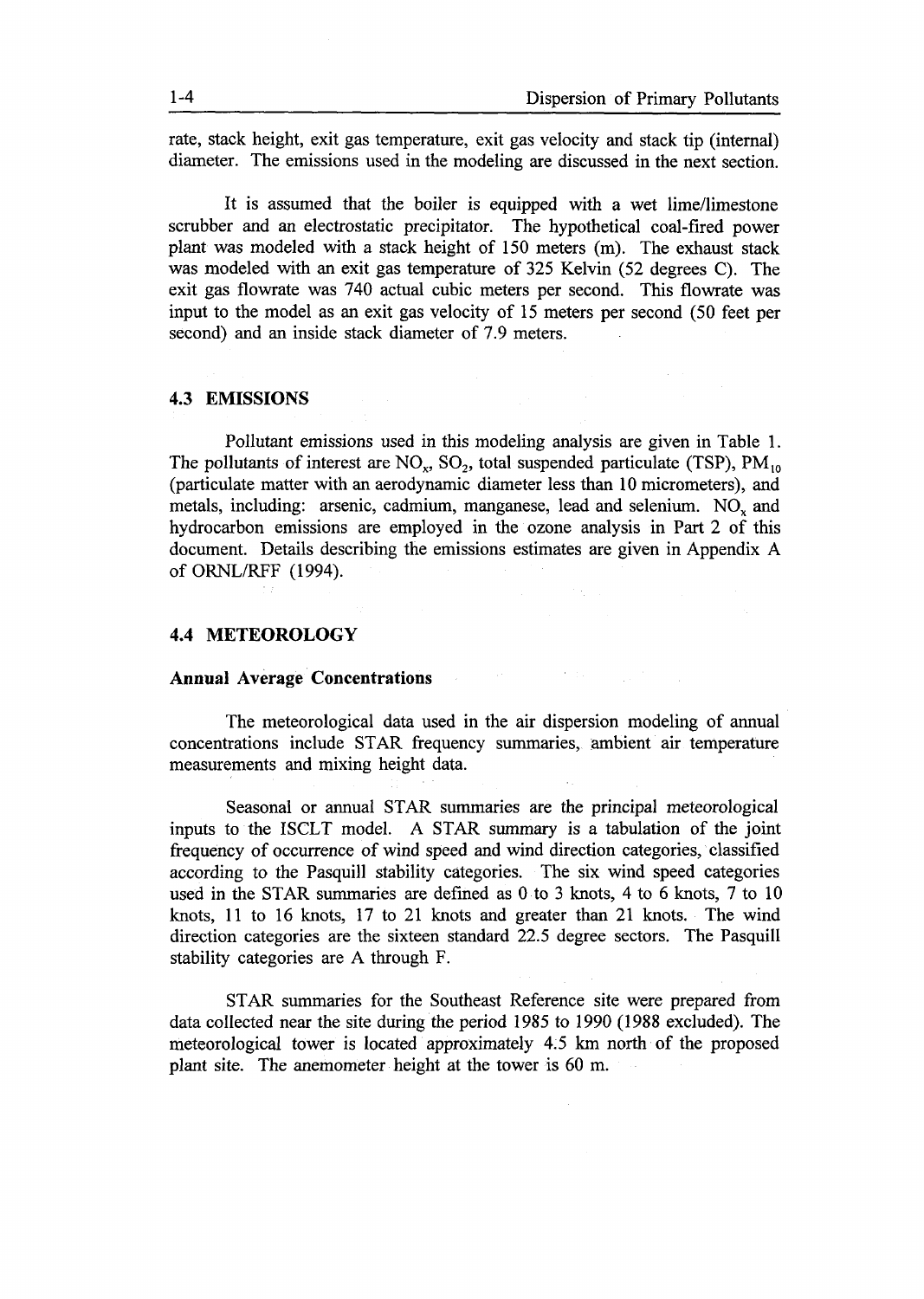$\sim$   $\epsilon$ 

 $\mathcal{A}^{\mathcal{A}}$ 

|                     |                      | Emission rate for operation phase |                      |
|---------------------|----------------------|-----------------------------------|----------------------|
| Pollutant           | Tons/GWh             | Tons/year                         | Grams/sec            |
| <b>Eastern Coal</b> |                      |                                   |                      |
| NO <sub>x</sub>     | 2.90                 | 9520                              | 273.9                |
| SO <sub>2</sub>     | 1.74                 | 5712                              | 164.3                |
| Hydrocarbon         | 0.06                 | 210                               | 6.0                  |
| <b>TSP</b>          | 0.15                 | 485                               | 14.0                 |
| $PM_{10}$           | 0.10                 | 323                               | 9.3                  |
| <b>Western Coal</b> |                      |                                   |                      |
| $NO_{x}$            | 2.20                 | 7236                              | 208.2                |
| SO <sub>2</sub>     | 0.81                 | 2660                              | 76.5                 |
| Hydrocarbon         | 0.09                 | 293                               | 8.4                  |
| <b>TSP</b>          | 0.10                 | 310                               | 8.9                  |
| $PM_{10}$           | 0.06                 | 207                               | 6.0                  |
| <b>Both Coals</b>   |                      |                                   |                      |
| Arsenic             | $2 \times 10^{-4}$   | 0.66                              | $1.9 \times 10^{-2}$ |
| Cadmium             | $3 \times 10^{-6}$   | 0.01                              | $2.9 \times 10^{-4}$ |
| Manganese           | $1.3 \times 10^{-4}$ | 0.44                              | $1.3 \times 10^{-2}$ |
| Lead                | $9 \times 10^{-5}$   | 0.31                              | $8.9 \times 10^{-3}$ |
| Selenium            | $5 \times 10^{-5}$   | 0.17                              | $4.9 \times 10^{-3}$ |

| Table 1. Controlled emission rates from the operation |  |  |  |
|-------------------------------------------------------|--|--|--|
| of the hypothetical 500 MW coal-fired power plant     |  |  |  |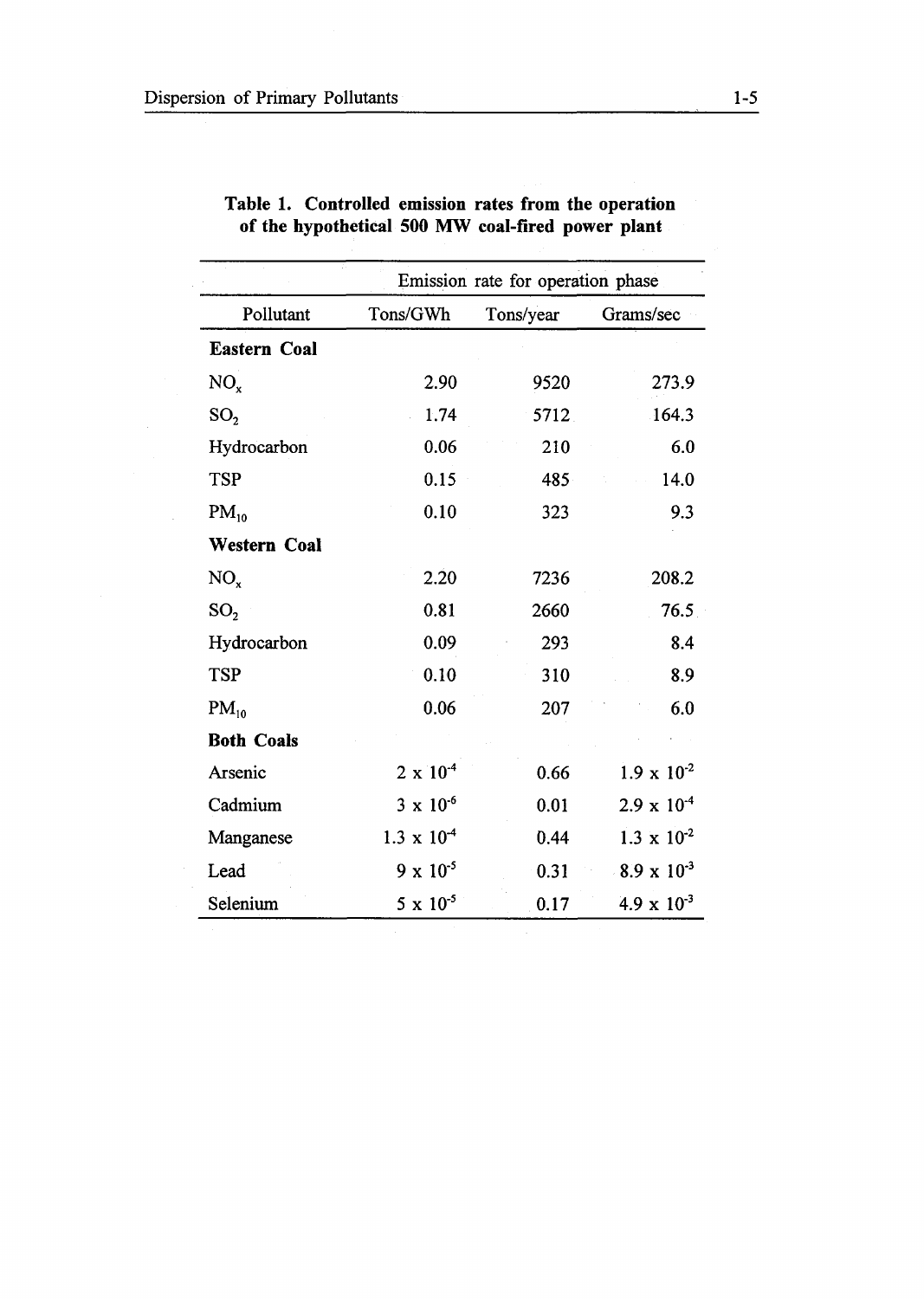STAR summaries for the Southwest Reference site were prepared from data collected at Farmington, New Mexico, during the period 1954 to 1959. The anemometer height at the Farmington site was 10 meters.

Seasonal ambient temperatures from the meteorological station near the Southeast Reference site were used for the Southeast Reference site. Seasonal ambient temperatures for the Southwest Reference site were obtained from the National Weather Service Climatological Summary for Gallup, New Mexico. These temperatures were assigned to each tability category for use in the ISCLT model as recommended by the U.S. EPA (September 1990).

Mixing height data for both sites was obtained from Holtzworth's "Mixing Heights, Wind Speeds, and Potential for Urban Air Pollution Throughout the Contiguous United States", 1972. These mixing heights were assigned to the six stability classes according to EPA (September 1990). The ISCLT model assumes that there is no restriction on vertical mixing during hours with E and F stabilities (default =  $10000$  m).

# **Short-term Average Concentrations**

Short-term concentrations were calculated based on various "worst-case" meteorological conditions that could theoretically occur in the area. These worst-case conditions include:

- unstable atmospheric conditions/limited mixing;
- $\mathbf{L}$ near-neutral atmospheric conditions/high winds; and
- stable atmospheric conditions.

These conditions were simulated in the SCREEN model using a combination of wind speed and Pasquill stability categories.

#### **4.5 DISPERSION COEFFICIENTS**

Rural dispersion coefficients were used for the ISCLT and SCREEN models. The selection of rural dispersion coefficients was based on a land use typing procedure, as recommended by the U.S. EPA (September 1990), to determine whether the characteristics of an area are primarily rural or urban.

# **4.6 MODELING GRID**

A polar coordinate receptor grid was used in the ISCLT model to calculate annual average concentrations. The polar grid is defined by 10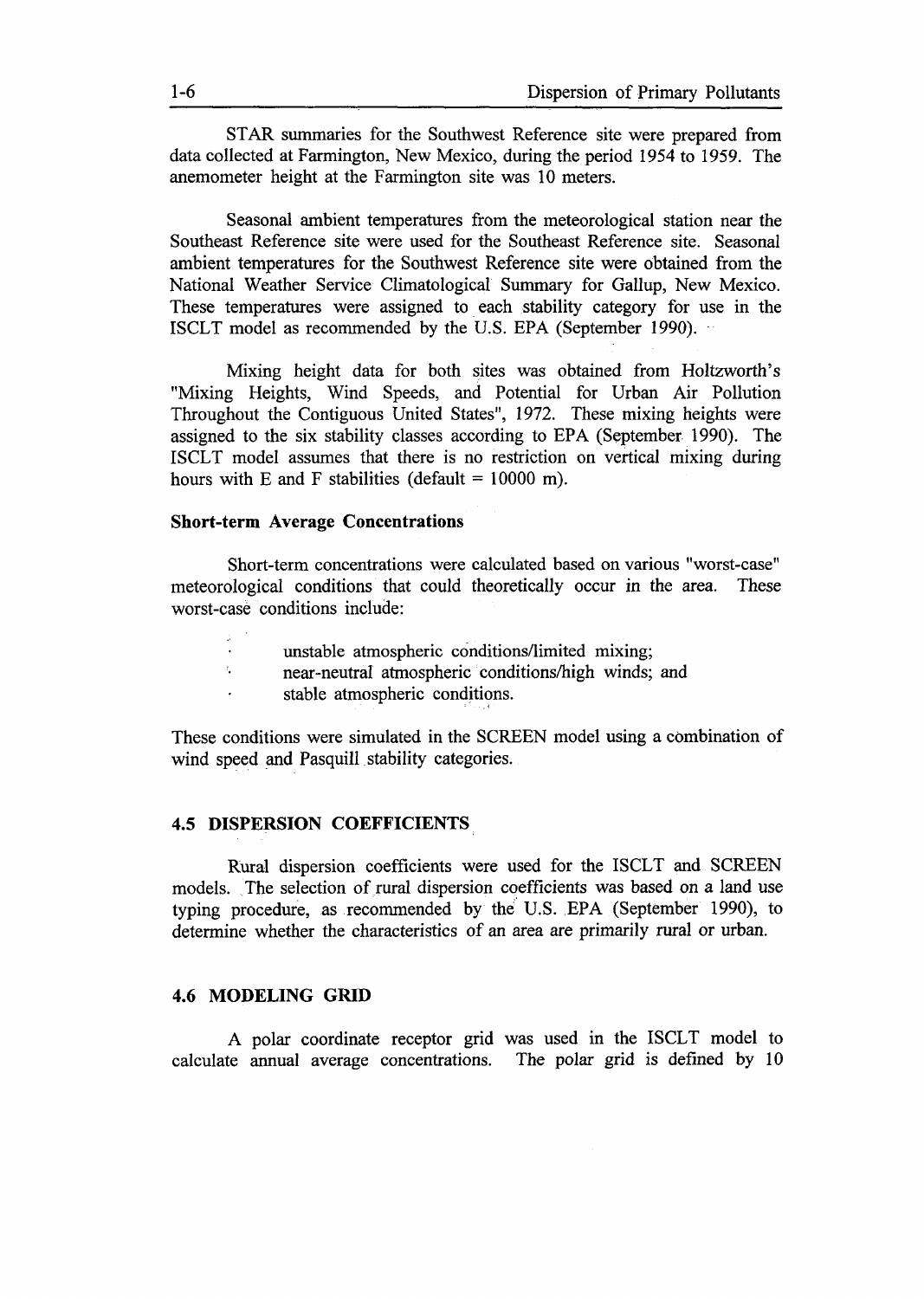concentric rings every 1 kilometer out to 10 kilometers and 14 concentric rings every 5 kilometers from 15 to 80 kilometers with 36 radials in 22.5 degree increments.

For predicting short-term average concentrations, a modeling grid was constructed along a single radial. The SCREEN model was used to determine short-term concentrations at I kilometer increments out to 10 kilometers and every 5 kilometers from 15 to 80 kilometers from the stack.

The effects of changes in terrain elevations within the vicinity of the plant sites are not accounted for in the air dispersion modeling. This dsimplification generally results in an underestimate of pollutant concentration close to the power plant, and an over-estimate at greater distances. This pattern is especially true if terrain is high in the vicinity of the plant.

#### **5. RESULTS**

The ISCLT model was run to<br>predict annual average concentrations **The ISCLT model was** expected to occur in the vicinity of the predict annual average concentrations<br>expected to occur in the vicinity of the<br>power plant at 384 receptor locations<br>(16 directions times 24 downwind<br>distances). The highest concentration at<br>each downwind distance is prese each downwind distance is presented the vicinity of the here for the sake of brevity. Results for power plant ...<br>each receptor location were used to derive a population-weighted

concentration, for the health effects analysis, as described in ORNL/RFF (1994).

The SCREEN model was run to predict the highest I-hr average concentrations expected to occur at 24 downwind distances from the power plant. One-hour concentrations predicted with the SCREEN model were multiplied by a persistence factor of 04 (Brode 1988) to obtain the highest 24 hour average concentration. Both models were run with an emission rate of 1 g/s. The results from these model runs represent the annual, I-hr and 24-hr average concentrations expected to occur from a unit emission rate. Finally, these concentrations were multiplied by the emission rates, in grams per second, of each of the pollutants of interest. The SCREEN model predicts the highest concentration at each receptor along a single radial.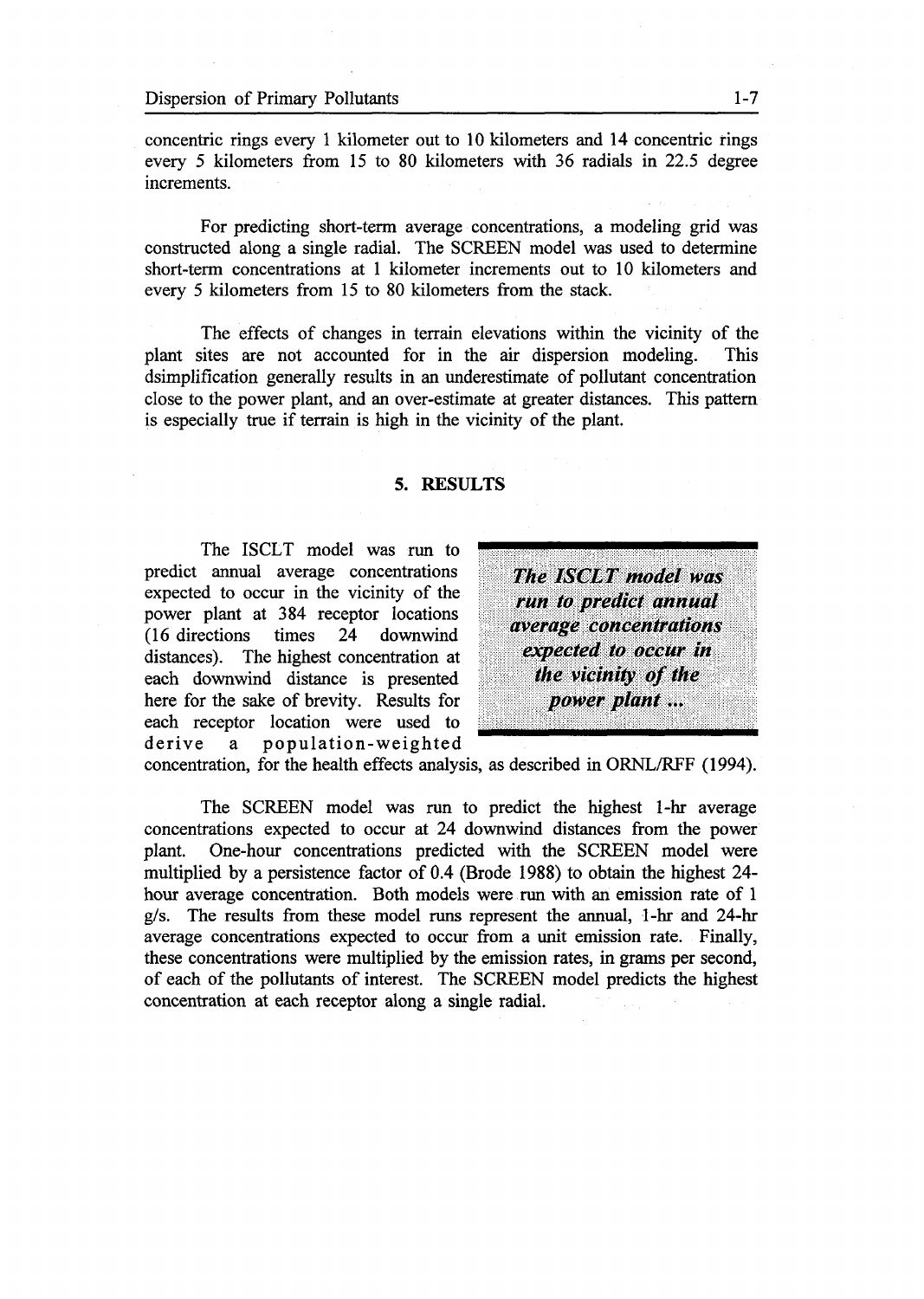# **5.1 UNIT CONCENTRATIONS**

The highest annual average unit concentration for 24 downwind distances, at the Southeast and Southwest Reference sites are presented in Table 2. These highest concentrations are informative for comparisons against National Ambient Air Quality Standards. In the calculation of fuel cycle impacts, however, the analysis does *not* use just the highest concentrations.

Rather, the analysis uses estimates of concentrations that are calculated for a<br>spatial grid of receptor locations. In the<br>fuel cycle report (ORNL/RFF 1994), ... concentrations are used<br>these concentrations are used with with estimates of the<br>estimates of the p these concentrations are used with **with estimates of the**<br>estimates of the population to derive<br>population **to derive**<br>population **to derive**<br>increases in concentrations due to the *estimates of the increases*<br>power plant power plant. As a point of reference, the *estimates of the increases* highest of these concentrations for the *in concentrations* ...<br>Southeast site is 0.007 micrograms per cubic meter  $(\mu\varrho/m^3)$ , occurring 1

... .. .

kilometer from the plant. The highest of these concentrations for the Southwest site is  $0.005 \mu g/m^3$ , occurring 4 kilometers from the plant.

The highest 24-hour and highest 1-hour average unit concentrations for 24 downwind distances are presented in the second and third columns of Table 2. At both sites, the highest 24-hour average concentration is 0.38  $\mu$ g/m<sup>3</sup> and the highest 1-hour average concentration is 0.94  $\mu$ g/m<sup>3</sup>, both occurring 1 kilometer from the plant.

Differences in annual average unit concentrations (ISCLT) between the two sites are due to different meteorological conditions at each site.

## **5.2 POLLUTANT CONCENTRATIONS**

The maximum pollutant concentrations of total suspended particulate (TSP),  $PM_{10}$ ,  $NO_x$ ,  $SO_2$  and metals, predicted to occur at 24 downwind distances from the power plant at the Southeast site are presented in Table 3. The corresponding results for the Southwest site are presented in Table 4. These concentrations were determined by multiplying the unit concentrations in Table 2 by the controlled emission rate (grams per second) in Table 1 for each of the pollutants of interest. As emphasized in the previous section, the highest concentrations serve as a point of reference. The *concentrations computed at different locations* are the values used in the calculation of impacts in the fuel cycle analyses (ORNL/RFF 1994).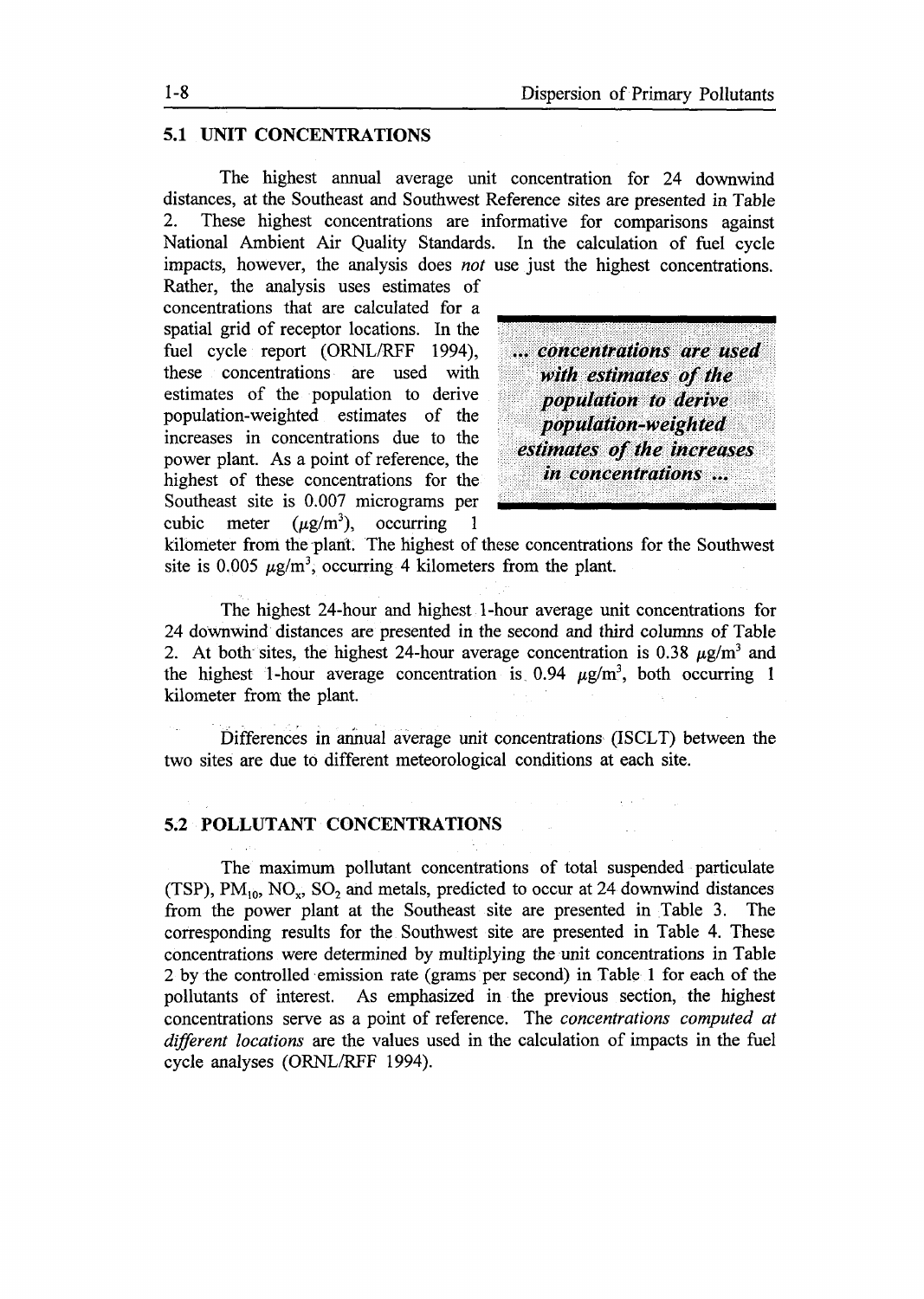| Downwind                       |                             | <b>Highest Unit Concentration</b> |                             |
|--------------------------------|-----------------------------|-----------------------------------|-----------------------------|
| Distance<br>From<br>Stack (km) | 24 hr Avg.<br><b>SCREEN</b> | 1 hr Avg.<br><b>SCREEN</b>        | Annual Avg.<br><b>ISCLT</b> |
| $\mathbf{1}$                   | 0.375                       | 0.938                             | 0.007                       |
| $\mathbf{2}$                   | 0.299                       | 0.748                             | 0.004                       |
| 3                              | 0.227                       | 0.566                             | 0.005                       |
| $\ddot{\bf 4}$                 | 0.182                       | 0.456                             | 0.005                       |
| 5                              | 0.161                       | 0.403                             | 0.005                       |
| $6\phantom{1}6$                | 0.160                       | 0.400                             | 0.005                       |
| $\tau$                         | 0.148                       | 0.371                             | 0.004                       |
| 8                              | 0.135                       | 0.337                             | 0.004                       |
| 9                              | 0.123                       | 0.307                             | 0.004                       |
| 10                             | 0.113                       | 0.282                             | 0.004                       |
| 15                             | 0.104                       | 0.260                             | 0.003                       |
| 20                             | 0.086                       | 0.216                             | 0.003                       |
| 25                             | 0.072                       | 0.179                             | 0.003                       |
| 30                             | 0.061                       | 0.153                             | 0.002                       |
| 35                             | 0.054                       | 0.134                             | 0.002                       |
| 40                             | 0.048                       | 0.119                             | 0.002                       |
| 45                             | 0.043                       | 0.108                             | 0.002                       |
| 50                             | 0.039                       | 0.098                             | 0.002                       |
| 55                             | 0.026                       | 0.065                             | 0.002                       |
| 60                             | 0.024                       | 0.060                             | 0.001                       |
| 65                             | 0.022                       | 0.056                             | 0.001                       |
| 70                             | 0.022                       | 0.055                             | 0.001                       |
| 75                             | 0.021                       | 0.053                             | 0.001                       |
| 80                             | 0.021                       | 0.052                             | 0.001                       |

# Table 2. Highest unit concentrations at downwind distances from the coal-fired power plant stack at the Southeast Reference site (micrograms/cubic meter)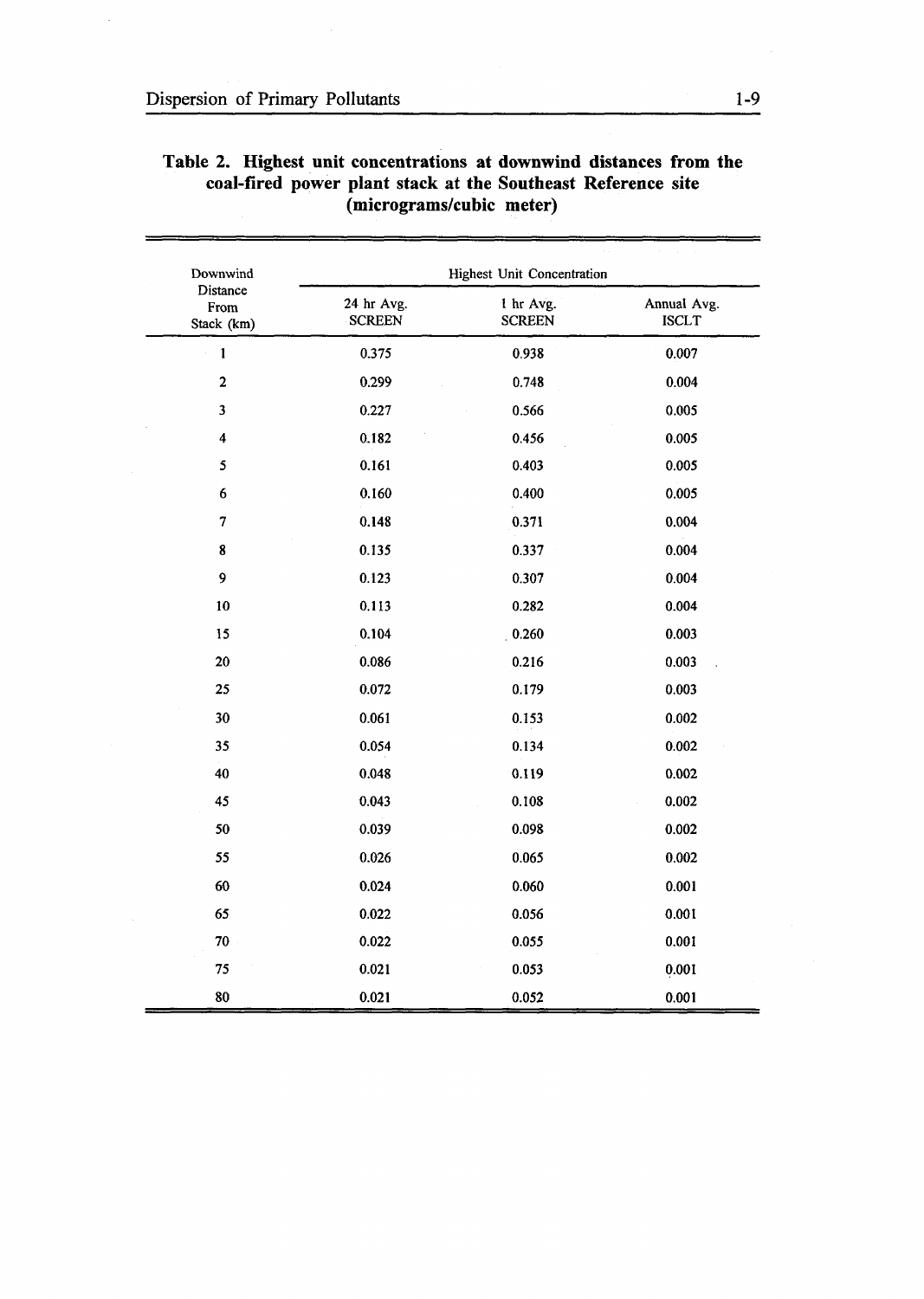| Downwind                       |                             | <b>Highest Unit Concentration</b> |                                           |
|--------------------------------|-----------------------------|-----------------------------------|-------------------------------------------|
| Distance<br>From<br>Stack (km) | 24 hr Avg.<br><b>SCREEN</b> | 1 hr Avg.<br><b>SCREEN</b>        | Annual Avg.<br><b>ISCLT</b>               |
| $\mathbf{1}$                   | 0.375                       | 0.938                             | 0.003                                     |
| $\mathbf 2$                    | 0.299                       | 0.748                             | 0.004                                     |
| 3                              | 0.227                       | 0.566                             | 0.005                                     |
| $\overline{\mathbf{4}}$        | 0.182                       | 0.456                             | 0.005                                     |
| 5                              | 0.161                       | 0.403                             | 0.005                                     |
| $\boldsymbol{6}$               | 0.160                       | 0.400                             | 0.004                                     |
| 7                              | 0.148                       | 0.371                             | 0.004                                     |
| 8                              | 0.135                       | 0.337                             | 0.003                                     |
| 9                              | 0.123                       | 0.307                             | 0.003                                     |
| 10                             | 0.113                       | 0.282                             | 0.003                                     |
| 15                             | 0.104                       | 0.260                             | 0.002                                     |
| 20                             | 0.086                       | 0.216                             | 0.002                                     |
| 25                             | 0.072                       | 0.179                             | 0.001                                     |
| 30                             | 0.061                       | 0.153                             | 0.001                                     |
| 35                             | 0.054                       | 0.134                             | 0.001                                     |
| 40                             | 0.048                       | 0.119                             | 0.001                                     |
| 45                             | 0.043                       | 0.108                             | 0.001                                     |
| 50                             | 0.039                       | 0.098                             | 0.001                                     |
| 55                             | 0.026                       | 0.065                             | 0.001                                     |
| Э.,<br>60                      | $\gamma_{\rm A}$ :<br>0.024 | 0.060                             | 0.001                                     |
| 65                             | 0.022                       | 0.056                             | 0.001                                     |
| 70                             | 0.022                       | 0.055                             | 0.001                                     |
| 75                             | 0.021                       | 0.053                             | 0.001                                     |
| $80\,$<br>film<br>٠.           | $0.021$<br>to a ch          | 0.052<br>retirin dal<br>٠.,       | $\chi_{\rm b}^{-2}$<br>0.001<br>$\sim 27$ |

# Table 2. (cont'd) Highest unit concentrations at downwind distances from the coal-fired power plant stack at the Southwest Reference site (micrograms/cubic meter)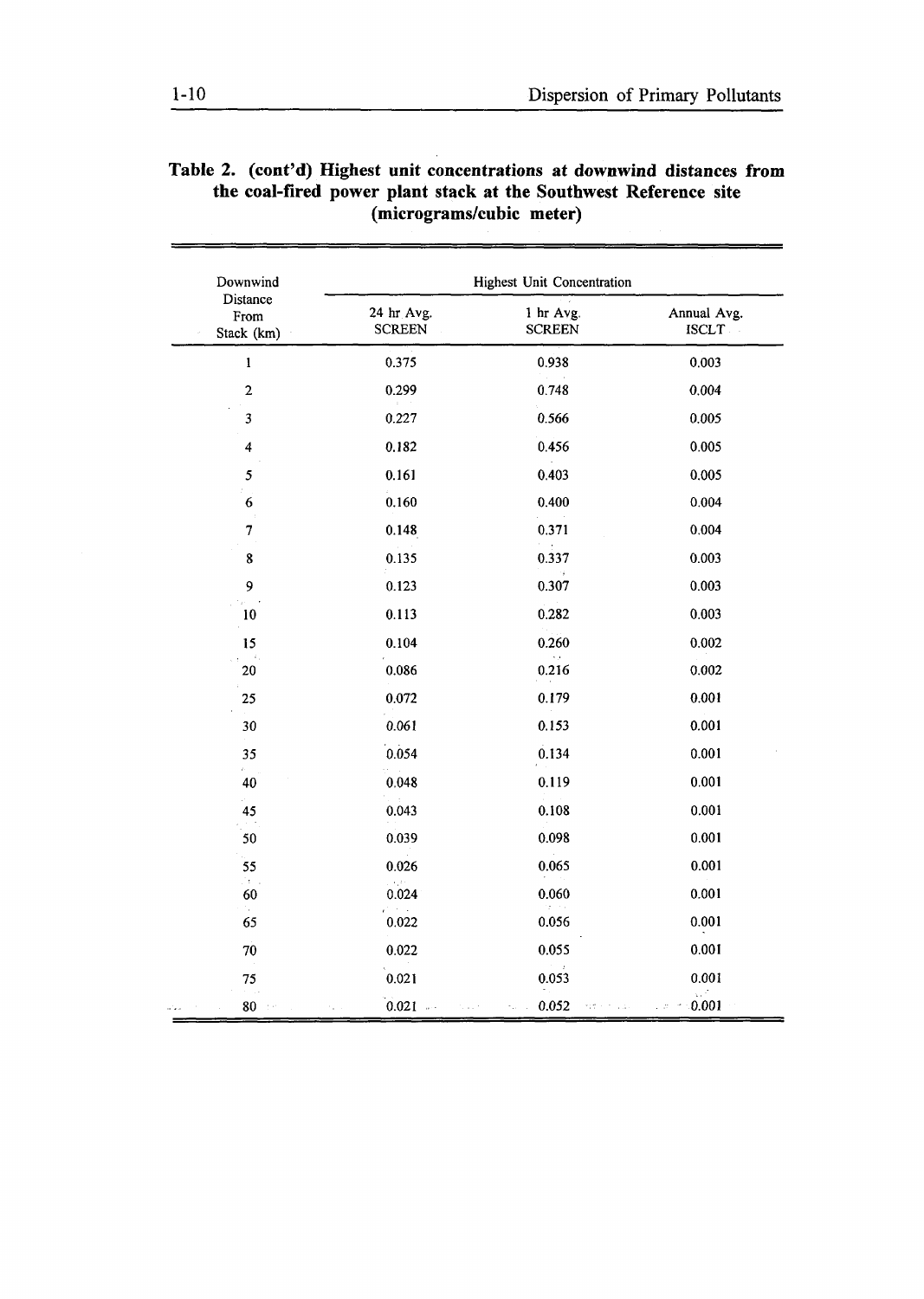The highest annual average incremental concentration of  $PM_{10}$  at the Southeast and Southwest sites is 0.061  $\mu$ g/m<sup>3</sup> and 0.032  $\mu$ g/m<sup>3</sup> respectively. The highest annual average incremental concentration of SO<sub>2</sub> for the Southeast and Southwest sites is 1.08  $\mu$ g/m<sup>3</sup> and 0.41  $\mu$ g/m<sup>3</sup> respectively. The highest annual average incremental concentration of NO<sub>x</sub> is 1.8  $\mu$ g/m<sup>3</sup> and 1.1  $\mu$ g/m<sup>3</sup> for the Southeast and Southwest sites respectively.

Annual average concentrations of arsenic, cadmium, manganese, lead and selenium are also given in Tables 3 and 4. The highest annual average arsenic concentration at both sites is  $0.0001 \mu g/m<sup>3</sup>$ . The highest annual average cadmium concentration at both sites is less than  $0.0001 \mu g/m<sup>3</sup>$ . The highest annual average manganese concentration at both sites is 0.0001  $\mu$ g/m<sup>3</sup>. The highest annual average lead concentration at the Southeast site is 0.0001  $\mu$ g/m<sup>3</sup>. Annual average lead concentrations at the Southwest site are less than 0.0001  $\mu$ g/m<sup>3</sup>. Annual average selenium concentrations at both sites are less than  $0.0001 \mu g/m^3$ .

# **5.3 DEPOSITION**

Potential deposition impacts due to dry deposition of TSP,  $PM_{10}$ , SO<sub>2</sub> emissions were determined. The deposition rates were determined from the product of the predicted concentration (mass per unit volume) and the particle deposition velocity. A dry particle deposition rate of  $0.02$  meters per second was used California Air Resources Board 1987). The highest annual average dry deposition rate for  $SO<sub>2</sub>$  was calculated to be 0.022 micrograms per square meter per second ( $\mu$ g/m<sup>3</sup>-s) for the Southeast site and 0.008  $\mu$ g/m<sup>3</sup>-s for the Southwest site. The corresponding values for TSP are  $0.002 \mu g/m^3$ -s and  $0.001$  $\mu$ g/m<sup>3</sup>-s. The highest annual average dry deposition rate for PM<sub>10</sub> is 0.001  $\mu$ g/m<sup>3</sup>-s for both sites. Since dry deposition rates were so small, no estimate was made of wet deposition, which is expected to be significantly lower than dry deposition.

# **5.4 COMPARISON TO NAAQS**

Under current Federal law, National Ambient Air Quality Standards (NAAQS) have been established for sulfur dioxide, nitrogen dioxide, lead, carbon monoxide, ozone and inhalable particles  $(PM_{10})$ . Tables 5 and 6 present a comparison of the total concentration (the sum of the incremental concentration due to the power plant plus the background concentration) and the NAAQS for  $PM_{10}$ , NO<sub>2</sub> and SO<sub>2</sub>, at both sites. As shown in Tables 5 and 6, the total ambient concentration of these pollutants is below the NAAQS. (For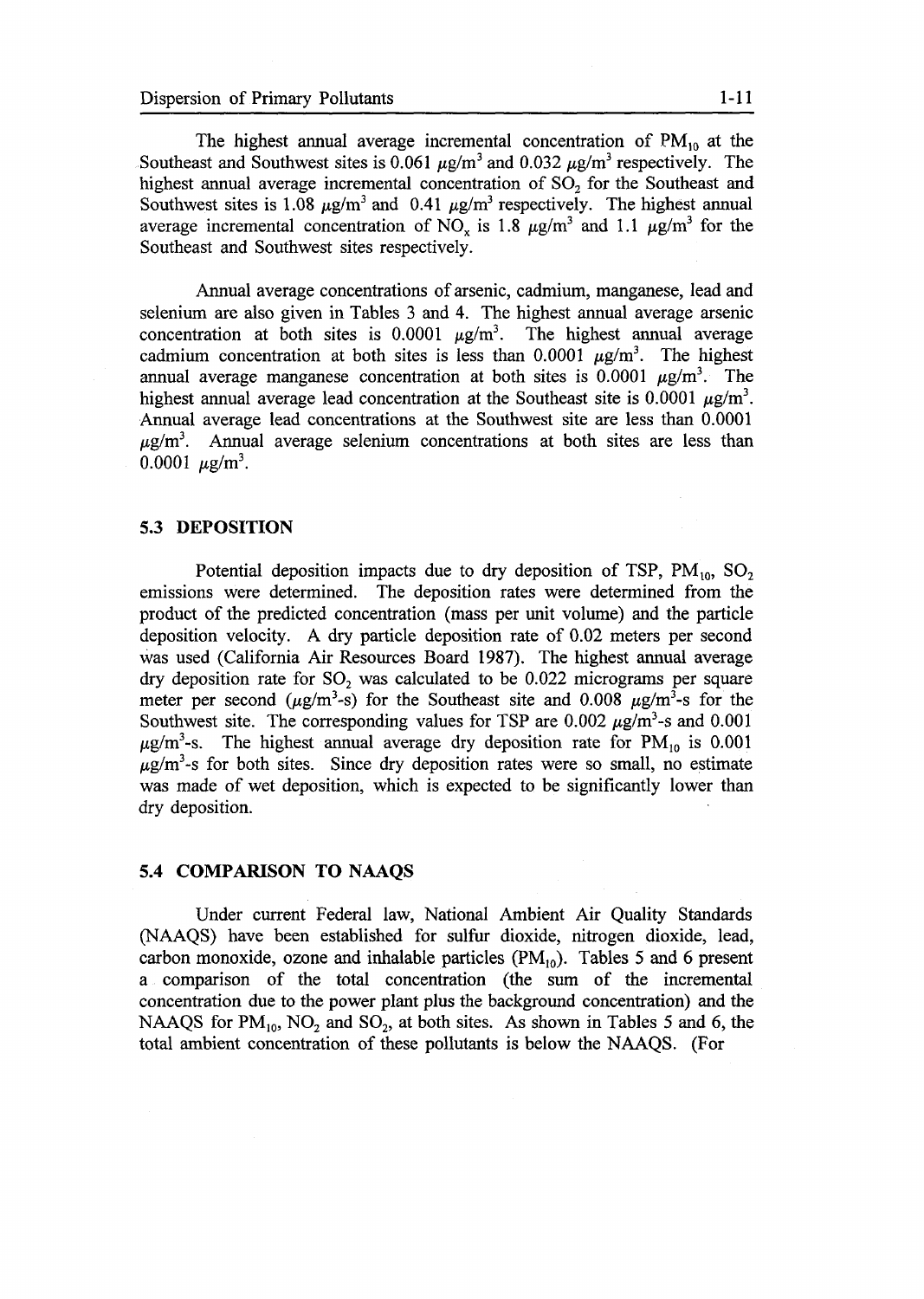| Downwind<br>Distance     |                             | <b>Highest TSP Concentration</b> |                             | Annual<br>$\mathbf{TSP}$         |                             | Highest PM <sub>10</sub> Concentration |                             | Annual<br>$\mathrm{PM}_{10}$     |               |
|--------------------------|-----------------------------|----------------------------------|-----------------------------|----------------------------------|-----------------------------|----------------------------------------|-----------------------------|----------------------------------|---------------|
| From<br>Stack (km)       | 24 hr Avg.<br><b>SCREEN</b> | 1 hr Avg.<br><b>SCREEN</b>       | Annual Avg.<br><b>ISCLT</b> | Deposition<br>$(microgram/m2-s)$ | 24 hr Avg.<br><b>SCREEN</b> | 1 hr Avg.<br><b>SCREEN</b>             | Annual Avg.<br><b>ISCLT</b> | Deposition<br>$(Microgram/m2-s)$ | $\frac{1}{2}$ |
| $\mathbf{1}$             | 5.25                        | 13.1                             | 0.092                       | 0.002                            | 3.49                        | 8.73                                   | 0.061                       | 0.001                            |               |
| $\overline{2}$           | 4.19                        | 10.5                             | 0.062                       | 0.001                            | 2.78                        | 6.96                                   | 0.041                       | 0.001                            |               |
| 3                        | 3.17                        | 7.93                             | 0.065                       | 0.001                            | 2.11                        | 5.27                                   | 0.044                       | 0.001                            |               |
| 4                        | 2.55                        | 6.38                             | 0.069                       | 0.001                            | 1.69                        | 4.24                                   | 0.046                       | 0.001                            |               |
| 5                        | 2.26                        | 5.64                             | 0.068                       | 0.001                            | 1.50                        | 3.75                                   | 0.045                       | 0.001                            |               |
| 6                        | 2.24                        | 5.60                             | 0.065                       | 0.001                            | 1.49                        | 3.72                                   | 0.043                       | 0.001                            |               |
| $\overline{\phantom{a}}$ | 2.08                        | 5.19                             | 0.062                       | 0.001                            | 1.38                        | 3.45                                   | 0.041                       | 0.001                            |               |
| 8                        | 1.89                        | 4.72                             | 0.059                       | 0.001                            | 1.25                        | 3.14                                   | 0.039                       | 0.001                            |               |
| 9                        | 1.72                        | 4.30                             | 0.056                       | 0.001                            | 1.14                        | 2.86                                   | 0.037                       | 0.001                            |               |
| 10                       | 1.58                        | 3.94                             | 0.053                       | 0.001                            | 1.05                        | 2.62                                   | 0.035                       | 0.001                            |               |
| 15                       | 1.46                        | 3.64                             | 0.044                       | 0.001                            | 0.968                       | 2.42                                   | 0.030                       | 0.001                            |               |
| 20                       | 1.21                        | 3.02                             | 0.039                       | 0.001                            | 0.803                       | 2.01                                   | 0.026                       | 0.001                            |               |
| 25                       | 1.004                       | 2.51                             | 0.035                       | 0.001                            | 0.667                       | 1.67                                   | 0.023                       | 0.000                            |               |
| 30                       | 0.858                       | 2.14                             | 0.032                       | 0.001                            | 0.570                       | 1.42                                   | 0.021                       | 0.000                            | more roder    |
| 35                       | 0.750                       | 1.88                             | 0.029                       | 0.001                            | 0.498                       | 1.25                                   | 0.019                       | 0.000                            |               |
| 40                       | 0.669                       | 1.67                             | 0.027                       | 0.001                            | 0.444                       | 1.11                                   | 0.018                       | 0.000                            |               |
| 45                       | 0.604                       | 1.51                             | 0.025                       | 0.000                            | 0.401                       | 1.003                                  | 0.016                       | 0.000                            |               |
| 50                       | 0.551                       | 1.38                             | 0.023                       | 0.000                            | 0.366                       | 0.916                                  | 0.015                       | 0,000                            |               |
| 55                       | 0.363                       | 0.908                            | 0.021                       | 0.000                            | 0.241                       | 0.603                                  | 0.014                       | 0.000                            |               |
| 60                       | 0.337                       | 0.842                            | 0,020                       | 0.000                            | 0.224                       | 0.560                                  | 0.013                       | 0,000                            |               |
| 65                       | 0.314                       | 0.786                            | 0.019                       | 0.000                            | 0.209                       | 0.522                                  | 0.012                       | 0.000                            |               |
| ${\bf 70}$               | 0.308                       | 0.765                            | 0.018                       | 0.000                            | 0.203                       | 0.508                                  | 0.012                       | 0.000                            |               |
| 75                       | 0.298                       | 0.745                            | 0.017                       | 0.000                            | 0.198                       | 0.495                                  | 0.011                       | 0.000                            |               |
| 80                       | 0.290                       | 0.725                            | 0.016                       | 0.000                            | 0.193                       | 0.481                                  | 0.010                       | 0.000                            |               |

# Table 3. Highest pollutant concentration (micrograms/cubic meter) at downwind distances from the coal-fired power plant stack at the Southeast Site

Annual Dry Deposition = Annual Concentration  $*$  0.02 meters/second

 $\sim$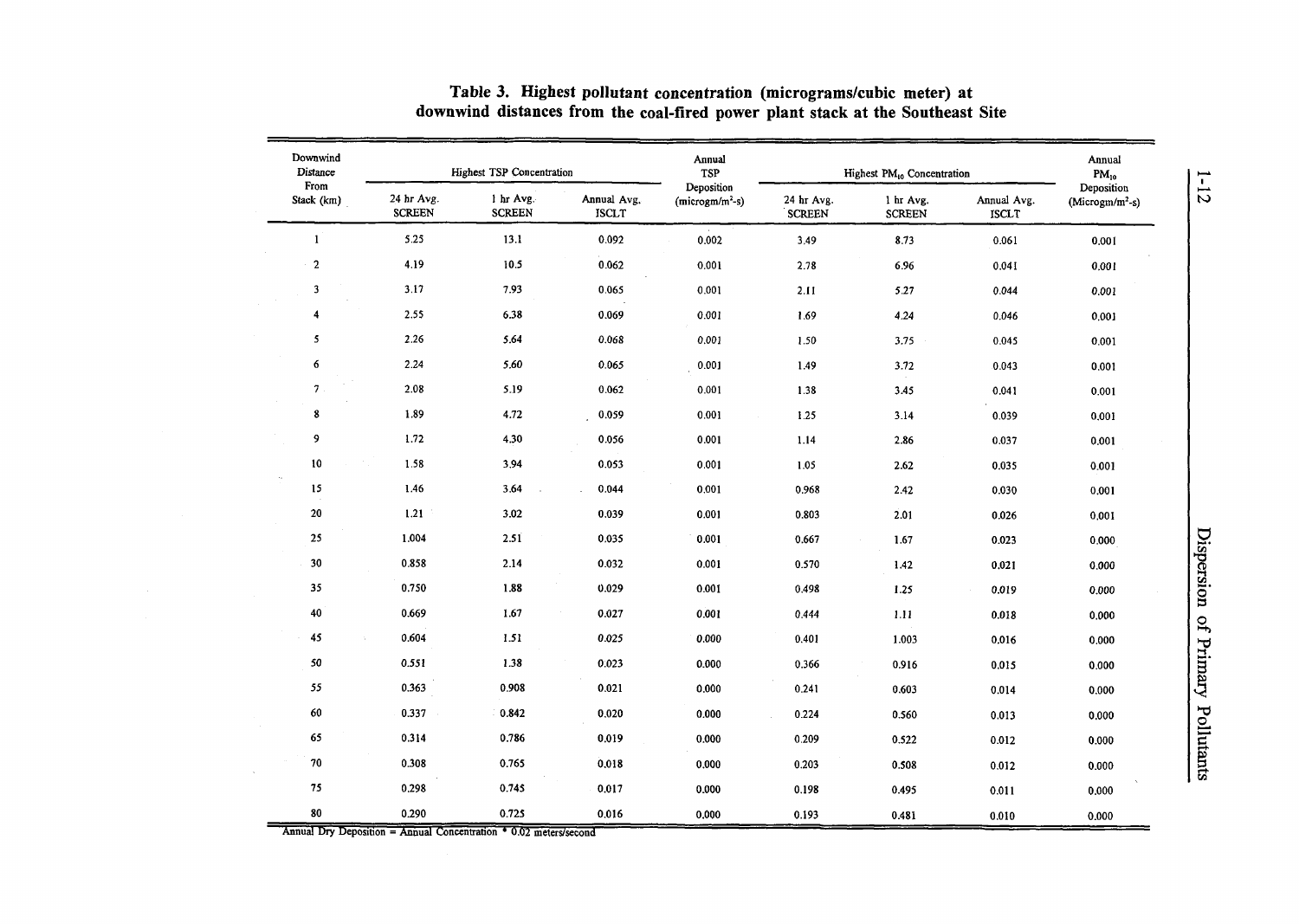| Downwind<br>Distance<br>From |                             | <b>Highest TSP Concentration</b> |                             | Annual<br>SO <sub>2</sub>        |                             | Highest NO <sub>x</sub> Concentration |                             |  |
|------------------------------|-----------------------------|----------------------------------|-----------------------------|----------------------------------|-----------------------------|---------------------------------------|-----------------------------|--|
| Stack (km)                   | 24 hr Avg.<br><b>SCREEN</b> | 1 hr Avg.<br><b>SCREEN</b>       | Annual Avg.<br><b>ISCLT</b> | Deposition<br>$(microgram/m2-s)$ | 24 hr Avg.<br><b>SCREEN</b> | 1 hr Avg.<br><b>SCREEN</b>            | Annual Avg.<br><b>ISCLT</b> |  |
| $\mathbf{I}$                 | 61.7                        | 154                              | 1.08                        | 0.022                            | 103                         | 257                                   | 1.80                        |  |
| $\overline{a}$               | 49.2                        | 123                              | 0.731                       | 0.0150                           | 82.0                        | 205                                   | 1.22                        |  |
| $\mathbf{3}$                 | 37.2                        | 93.1                             | 0.769                       | 0.0150                           | 62.1                        | 155                                   | 1.28                        |  |
| 4                            | 29.9                        | 74.9                             | 0.804                       | 0.016                            | 49.9                        | 125                                   | 1.34                        |  |
| 5                            | 26.5                        | 66.2                             | 0.797                       | 0.016                            | 44.2                        | 110                                   | 1.33                        |  |
| 6                            | 26.3                        | 65.7                             | 0.765                       | 0.015                            | 43.8                        | 109                                   | $1.28\,$                    |  |
| $\overline{\mathcal{L}}$     | 24.4                        | 60.9                             | 0.727                       | 0.015                            | 40.6                        | 102                                   | 1.21                        |  |
| 8                            | 22.2                        | 55.4                             | 0.689                       | 0.014                            | 37.0                        | 92.4                                  | 1.15                        |  |
| 9                            | 20.2                        | 50.5                             | 0.656                       | 0.013                            | 33.6                        | 84.1                                  | 1.09                        |  |
| 10                           | 18.5                        | 46.3                             | 0.627                       | 0.013                            | 30.8                        | 77.1                                  | 1.04                        |  |
| 15                           | 17.1                        | 42.7                             | 0.521                       | 0.010                            | 28.5                        | 71.2                                  | 0.869                       |  |
| 20                           | 14.2                        | 35.5                             | 0.458                       | 0.009                            | 23.7                        | 59.1                                  | 0.764                       |  |
| 25                           | 11.8                        | 29.5                             | 0.411                       | 0.008                            | 19.6                        | 49.1                                  | 0.685                       |  |
| $30\,$                       | 10.1                        | 25.2                             | 0.374                       | 0.007                            | 16.8                        | 42.0                                  | 0.623                       |  |
| 35                           | 8.81                        | 22.0                             | 0.341                       | 0.007                            | 14.7                        | 36.7                                  | 0.568                       |  |
| 40                           | 7.85                        | 19.6                             | 0.313                       | 0.008                            | 13.1                        | 32.7                                  | 0.523                       |  |
| 45                           | 7.09                        | 17.7                             | 0.289                       | 0.006                            | 11.8                        | 29.6                                  | 0.482                       |  |
| ${\bf 50}$                   | 6.47                        | 16.2                             | 0.268                       | 0.005                            | 10.8                        | 27.0                                  | 0.447                       |  |
| 55                           | 4.26                        | 10.7                             | 0.249                       | 0.005                            | 7.11                        | 17.8                                  | 0.416                       |  |
| 60                           | 3.95                        | 9.89                             | 0.233                       | 0.005                            | 6.59                        | 16.5                                  | 0.389                       |  |
| 65                           | $3.69$ .                    | 9.23                             | 0.219                       | 0.004                            | 6.15                        | 15.4                                  | 0.364                       |  |
| $70\,$                       | 3.59                        | 8.98                             | 0.205                       | 0.004                            | 5.99                        | 15.0                                  | 0.342                       |  |
| 75                           | 3.50                        | 8.74                             | 0.194                       | 0.004                            | 5.83                        | 14.6                                  | 0.323                       |  |
| 80                           | 3.40                        | 8.50                             | 0.183                       | 0.004                            | 5.67                        | 14.2                                  | 0.305                       |  |

Table 3. (cont'd)

Annual Dry Deposition  $=$  Annual Concentration  $*$  0.02 meters/second

 $\sim 10$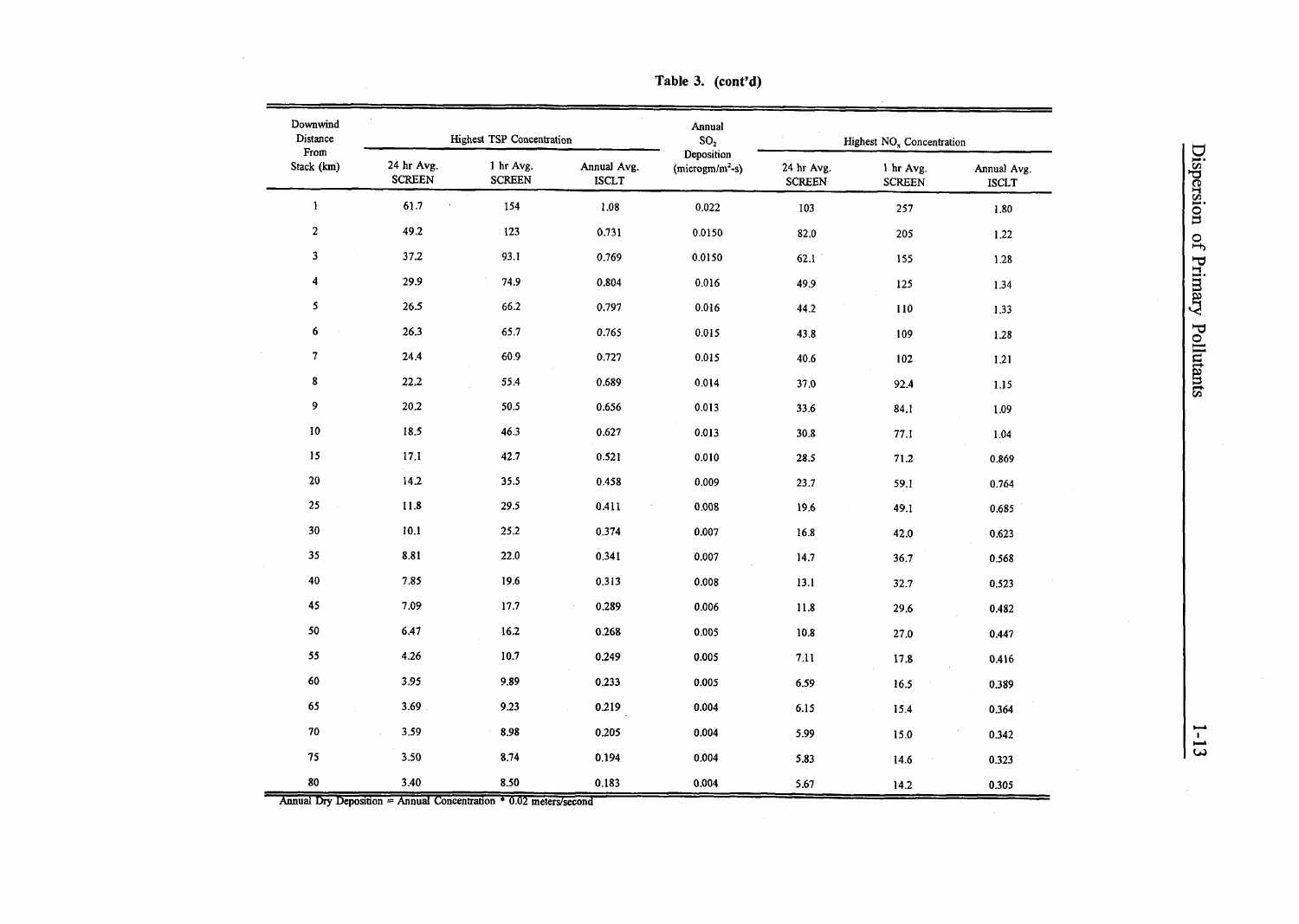| Downwind<br>Distance    |                             | Highest Arsenic Concentration |                             |                             | Highest Cadmium Concentration |                             |
|-------------------------|-----------------------------|-------------------------------|-----------------------------|-----------------------------|-------------------------------|-----------------------------|
| From<br>Stack (km)      | 24 hr Avg.<br><b>SCREEN</b> | 1 hr Avg.<br><b>SCREEN</b>    | Annual Avg.<br><b>ISCLT</b> | 24 hr Avg.<br><b>SCREEN</b> | 1 hr Avg.<br><b>SCREEN</b>    | Annual Avg.<br><b>ISCLT</b> |
| $\mathbf{1}$            | 0.0071                      | 0.0178                        | 0.0001                      | 0.0001                      | 0.0003                        | 0,0000                      |
| $\overline{2}$          | 0.0057                      | 0.0142                        | 0.0001                      | 0.0001                      | 0.0002                        | 0,0000                      |
| 3                       | 0.0043                      | 0.0138                        | 00.0001                     | 0.0001                      | 0.0002                        | 0,0000                      |
| $\overline{\mathbf{4}}$ | 0.0035                      | 0.0087                        | 0.0001                      | 0,0001                      | 0.0001                        | 0.0000                      |
| 5                       | 0.0031                      | 0.0077                        | 0.0001                      | 0.0000                      | 0.0001                        | 0.0000                      |
| 6                       | 0.0030                      | 0.0076                        | 0.0001                      | 0.0000                      | 0.0001                        | 0.0000                      |
| $\tau$                  | 0.0028                      | 0.0070                        | 0.0001                      | 0.0000                      | 0.0001                        | 0,0000                      |
| $\bf 8$                 | 0.0026                      | 0.0064                        | 0.0001                      | 0.0000                      | 0.0001                        | 0.0000                      |
| 9                       | 0.0023                      | 0.0058                        | 0.0001                      | 0.0000                      | 0.0001                        | 0.0000                      |
| 10                      | 0.0021                      | 0.0053                        | 0.0001                      | 0.0000                      | 0.0001                        | 0.0000                      |
| 15                      | 0.0020                      | 0.0049                        | 0.0001                      | 0.0000                      | 0.0001                        | 0.0000                      |
| 20                      | 0.0016                      | 0.0041                        | 0.0001                      | 0.0000                      | 0.0001                        | 0.0000                      |
| 25                      | 0.0014                      | 0.0034                        | 0.0000                      | 0.0000                      | 0.0001                        | 0.0000                      |
| 30                      | 0.0012                      | 0.0029                        | 0.0000                      | 0.0000                      | 0.0000                        | 0.0000                      |
| 35                      | 0.0010                      | 0.0025                        | 0.0000                      | 0.0000                      | 0.0000                        | 0.0000                      |
| 40                      | 0.0009                      | 0.0023                        | 0.0000                      | 0.0000                      | 0,0000                        | 0.0000                      |
| 45                      | 0.0008                      | 0.0021                        | 0.0000                      | 0.0000                      | 0.0000                        | 0.0000                      |
| 50                      | 0.0007                      | 10.0019                       | 0.0000                      | 0.0000                      | 0.0000                        | 0.0000                      |
| 55                      | 0.0005                      | 0.0012                        | 0.0000                      | 0.0000                      | 0.0000                        | 0.0000                      |
| 60                      | 0.0005                      | 0.0011                        | 0.0000                      | 0.0000                      | 0.0000                        | 0.0000                      |
| 65                      | 0.0004                      | 0.0011                        | 0.0000                      | 0.0000                      | 0.0000                        | 0.0000                      |
| 70                      | 0.0004                      | 0.0010                        | 0.0000                      | 0.0000                      | 0.0000                        | 0.0000                      |
| 75                      | 0.0004                      | 0.0010                        | 0.0000                      | 0.0000                      | 0.0000                        | 0.0000                      |
| 80                      | 0.0004                      | 0.0010                        | 0.0000                      | 0.0000                      | 0.0000                        | 0.0000                      |

Table 3. (cont'd)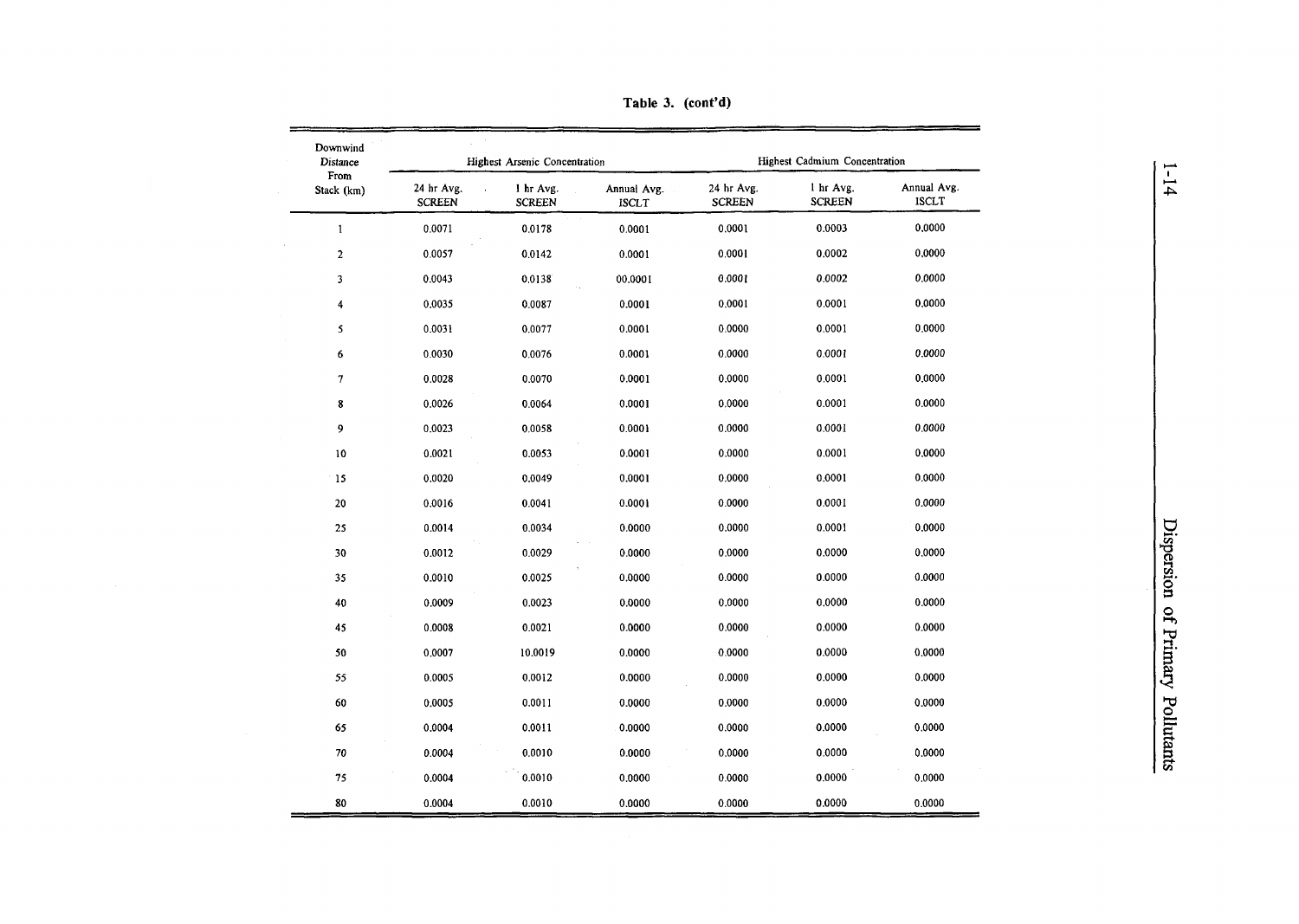| Downwind<br>Distance    |                             | <b>Highest Manganese Concentration</b> | Highest Lead Concentration  |                             |                            |                                | Highest Selenium Concentration |                            |                             |  |  |
|-------------------------|-----------------------------|----------------------------------------|-----------------------------|-----------------------------|----------------------------|--------------------------------|--------------------------------|----------------------------|-----------------------------|--|--|
| From<br>Stack (km)      | 24 hr Avg.<br><b>SCREEN</b> | 1 hr Avg.<br><b>SCREEN</b>             | Annual Avg.<br><b>ISCLT</b> | 24 hr Avg.<br><b>SCREEN</b> | 1 hr Avg.<br><b>SCREEN</b> | Annual<br>Avg.<br><b>ISCLT</b> | 24 hr Avg.<br><b>SCREEN</b>    | 1 hr Avg.<br><b>SCREEN</b> | Annual Avg.<br><b>ISCLT</b> |  |  |
| $\mathbf{1}$            | 0.0049                      | 0.0122                                 | 0.0001                      | 0.0033                      | 0.0083                     | 0.0001                         | 0.0018                         | 0.0046                     | 0.0000                      |  |  |
| $\mathbf{2}$            | 0.0039                      | 0.0097                                 | 0.0001                      | 0.0027                      | 0.0067                     | 0.0000                         | 0.0015                         | 0.0037                     | 0.0000                      |  |  |
| $\overline{\mathbf{3}}$ | 0.0029                      | 0.0074                                 | 0.0001                      | 0.0020                      | 0.0050                     | 0.0000                         | 0.0011                         | 0.0028                     | 0.0000                      |  |  |
| 4                       | 0.0024                      | 0.0059                                 | 0.0001                      | 0.0016                      | 0.0041                     | 0.0000                         | 0,0009                         | 0.0022                     | 0.0000                      |  |  |
| 5                       | 0,0021                      | 0.0052                                 | 0.0001                      | 0.0014                      | 0.0036                     | 0.0000                         | 0.0008                         | 0.0020                     | 0.0000                      |  |  |
| 6                       | 0.0021                      | 0.0052                                 | 0.0001                      | 0.0014                      | 0.0036                     | 0.0000                         | 0.0008                         | 0.0020                     | 0.0000                      |  |  |
| $\boldsymbol{7}$        | 0.0019                      | 0.0048                                 | 0.0001                      | 0.0013                      | 0.0033                     | 0.0000                         | 0.0007                         | 0.0018                     | 0.0000                      |  |  |
| 8                       | 0.0018                      | 0.0044                                 | 0.0001                      | 0.0012                      | 0.0030                     | 0.0000                         | 0.0007                         | 0.0017                     | 0.0000                      |  |  |
| 9                       | 0.0016                      | 0.0040                                 | 0.0001                      | 0.0011                      | 0.0027                     | 0.0000                         | 0.0006                         | 0.0015                     | 0.0000                      |  |  |
| $10\,$                  | 0.0015                      | 0.0037                                 | 0.0001                      | 0.0010                      | 0.0025                     | 0.0000                         | 0.0006                         | 0.0014                     | 0.0000                      |  |  |
| 15                      | 0.0014                      | 0.0034                                 | 0.0000                      | 0.0009                      | 0.0023                     | 0.0000                         | 0.0005                         | 0.0013                     | 0.0000                      |  |  |
| 20                      | 0.0011                      | 0.0028                                 | 0.0000                      | 0.0008                      | 0.0019                     | 0.0000                         | 0.0004                         | 0.0011                     | 0.0000                      |  |  |
| ${\bf 25}$              | 0.0009                      | 0.0023                                 | 0.0000                      | 0.0006                      | 0.0016                     | 0.0000                         | 0.0004                         | 0.0009                     | 0.0000                      |  |  |
| 30                      | 0.0008                      | 0.0020                                 | 0.0000                      | 0.0005                      | 0,0014                     | 0.0000                         | 0.0003                         | 0.0008                     | 0.0000                      |  |  |
| 35                      | 0.0007                      | 0.0017                                 | 0.0000                      | 0.0005                      | 0.0012                     | 0.0000                         | 0.0003                         | 0.0007                     | 0.0000                      |  |  |
| 40                      | 0.0006                      | 0.0016                                 | 0.0000                      | 0.0004                      | 0.0011                     | 0.0000                         | 0.0002                         | 0.0006                     | 0.0000                      |  |  |
| 45                      | 0.0006                      | 0.0014                                 | 0.0000                      | 0.0004                      | 0.0010                     | 0.0000                         | 0.0002                         | 0.0005                     | 0.0000                      |  |  |
| 50                      | 0.0005                      | 10.0013                                | 0.0000                      | 0.0004                      | 0.0009                     | 0.0000                         | 0.0002                         | 0.0005                     | 0.0000                      |  |  |
| 55                      | 0.0003                      | 0.0008                                 | 0.0000                      | 0.0002                      | 0.0006                     | 0.0000                         | 0.0001                         | 0.0003                     | 0.0000                      |  |  |
| 60                      | 0.0003                      | 0.0008                                 | 0.0000                      | 0.0002                      | 0.0005                     | 0.0000                         | 0.0001                         | 0.0003                     | 0.0000                      |  |  |
| 65                      | 0.0003                      | 0.0007                                 | 0,0000                      | 0.0002                      | 0.0005                     | 0.0000                         | 0.0001                         | 0.0003                     | 0.0000                      |  |  |
| 70                      | 0.0003                      | 0.0007                                 | 0.0000                      | 0.0002                      | 0.0005                     | 0,0000                         | 0.0001                         | 0.0003                     | 0.0000                      |  |  |
| 75                      | 0.0003                      | 0.0007                                 | 0.0000                      | 0.0002                      | 0.0005                     | 0,0000                         | 0.0001                         | 0.0003                     | 0.0000                      |  |  |
| 80                      | 0.0003                      | 0.0007                                 | 0.0000                      | 0.0002                      | 0.0005                     | 0.0000                         | 0.0001                         | 0.0003                     | 0.0000                      |  |  |

Table 3. (cont'd)

 $\mathcal{A}^{\mathcal{A}}$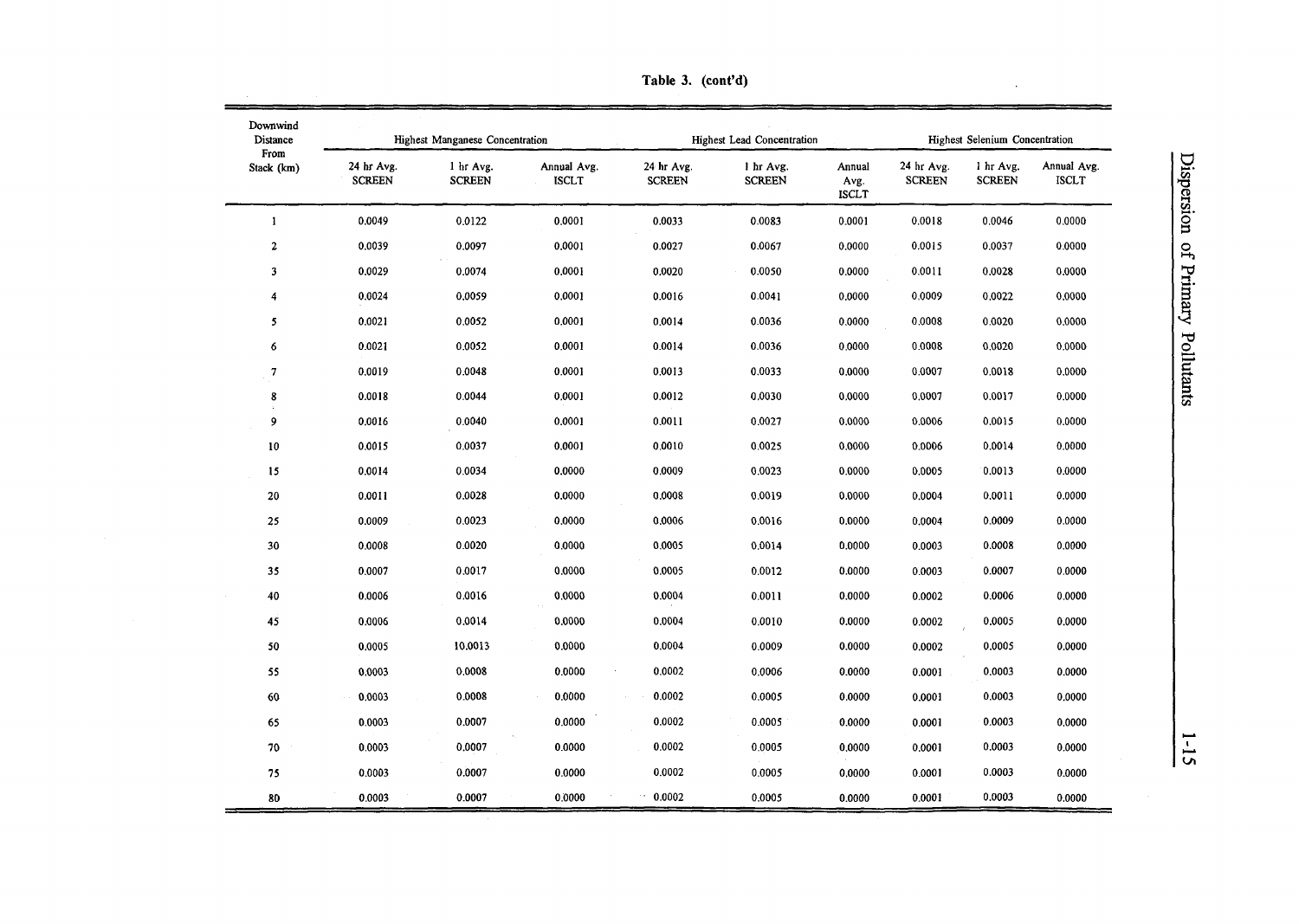| Downwind                       |                             | Highest TSP Concentration  |                             | Annual            |                                      | Highest PM <sub>10</sub> Concentration |                                | Annual                                        |
|--------------------------------|-----------------------------|----------------------------|-----------------------------|-------------------|--------------------------------------|----------------------------------------|--------------------------------|-----------------------------------------------|
| Distance<br>From<br>Stack (km) | 24 hr Avg.<br><b>SCREEN</b> | 1 hr Avg.<br><b>SCREEN</b> | Annual Avg.<br><b>ISCLT</b> | TSP<br>Deposition | 24 hr Avg<br><b>SCREEN</b><br>$\sim$ | 1 hr Avg.<br><b>SCREEN</b>             | Annual<br>Avg.<br><b>ISCLT</b> | $PM_{10}$<br>Deposition<br>$(microgram/m2-s)$ |
| $\mathbf{1}$                   | 3.34                        | 8.35                       | 0.029                       | 0.001             | 2.25                                 | 5.63                                   | 0.020                          | 0.000                                         |
| $\overline{2}$                 | 2.66                        | 6.66                       | 0.032                       | 0.001             | 1.80                                 | 4.49                                   | 0.021                          | 0.000                                         |
| 3                              | 2.02                        | 5.04                       | 0.046                       | 0.001             | 1.36                                 | 3.40                                   | 0.031                          | 0.001                                         |
| 4                              | 1.62                        | 4.05                       | 0.048                       | 0.001             | 1.09                                 | 2.73                                   | 0.032                          | 0.001                                         |
| 5                              | 1.43                        | 3.59                       | 0.044                       | 0.001             | 0.97                                 | 2.42                                   | 0.030                          | 0.001                                         |
| 6                              | 1.42                        | 3.56                       | 0.040                       | 0.001             | 0.96                                 | 2.40                                   | 0.027                          | 0.001                                         |
| $\overline{7}$                 | 1.32                        | 3.30                       | 0.035                       | 0.001             | 0.89                                 | 2.22                                   | 0.024                          | 0.000                                         |
| 8                              | 1.20                        | 3.00                       | 0.031                       | 0.001             | 0.81                                 | 2.02                                   | 0.021                          | 0.000                                         |
| 9                              | 1.09                        | 2.73                       | 0.028                       | 0.001             | 0.74                                 | 1.84                                   | 0.019                          | 0.000                                         |
| 10                             | 1.00                        | 2.51                       | 0.025                       | 0.000             | 0.68                                 | 1.69                                   | 0.017                          | 0.000                                         |
| 15                             | 0.93                        | 2.31                       | 0.016                       | 0.000             | 0.624                                | 1.56                                   | 0.011                          | 0.000                                         |
| 20                             | 0.77                        | 1.92                       | 0.014                       | 0.000             | 0.518                                | 1.30                                   | 0.009                          | 0.000                                         |
| 25                             | 0.638                       | 1.60                       | 0.013                       | 0.000             | 0.430                                | 1.08                                   | 0.009                          | 0.000                                         |
| 30                             | 0.545                       | 1.36                       | 0.012                       | 0.000             | 0.368                                | 0.92                                   | 0.008                          | 0.000                                         |
| 35                             | 0.477                       | 1.19                       | 0.011                       | 0.000             | 0.322                                | 0.80                                   | 0.007                          | 0.000                                         |
| 40                             | 0.425                       | 1.08                       | 0.010                       | 0.000             | 0.287                                | 0.72                                   | 0.007                          | 0.000                                         |
| 45                             | 0.384                       | 0.96                       | 0.009                       | 0.000             | 0.259                                | 0.647                                  | 0.006                          | 0.000                                         |
| 50                             | 0.351                       | 0.88                       | 0.009                       | 0.000             | 0.236                                | 0.591                                  | 0.008                          | 0.000                                         |
| 55                             | 0.231                       | 0.577                      | 0.008                       | 0.000             | 0.156                                | 0.389                                  | 0.005                          | 0.000                                         |
| $60 -$                         | 0.214                       | 0.536                      | 0.007                       | 0.000             | 0.144                                | 0.361                                  | 0.005                          | 0.000                                         |
| 65                             | 0.200                       | 0.500                      | 0.007                       | 0.000             | 0.135                                | 0.337                                  | 0.005                          | 0.000                                         |
| 70                             | 0.195                       | 0.486                      | 0.007                       | 0.000             | 0.131                                | 0.328                                  | 0.004                          | 0.000                                         |
| 75                             | 0.189                       | 0.474                      | 0.006                       | 0,000             | 0.128                                | 0.319                                  | 0.004                          | 0.000                                         |
| sita i<br>80                   | 0.184                       | 0.461                      | 0.008                       | 0.000             | 0.124                                | 0.311                                  | 0.004                          | 0.000                                         |

#### Table 4. Highest pollutant concentration (micrograms/cubic meter) at downwind distances from the coal-fired power plant stack at the Southwest site

Annual Dry Deposition = Annual Concentration  $*$  0.02 meters/second

 $\blacksquare$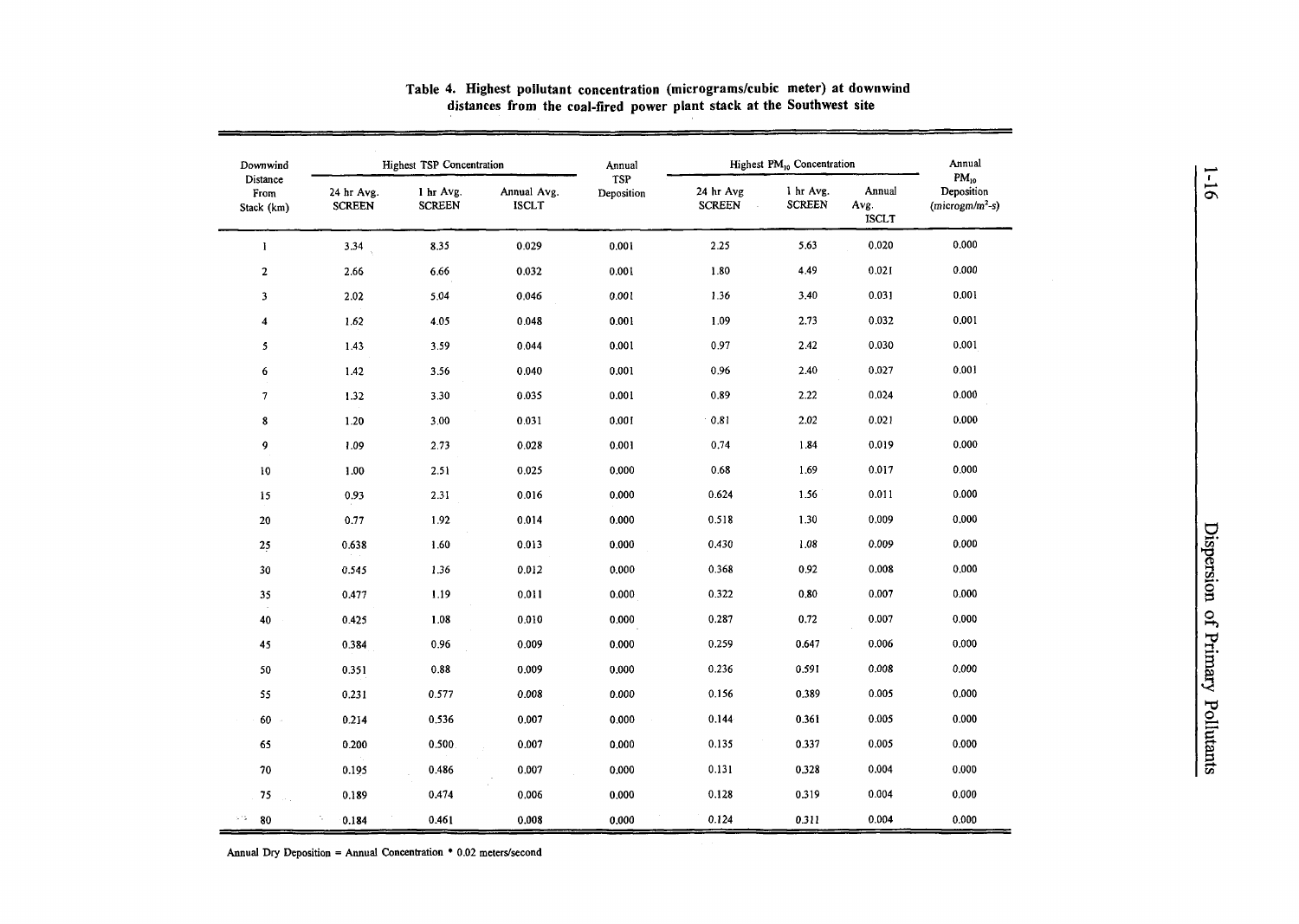| Downwind                       |                             | Highest SO <sub>2</sub> Concentration |                             | Annual                                              |                            | Highest NO <sub>x</sub> Concentration |                                |
|--------------------------------|-----------------------------|---------------------------------------|-----------------------------|-----------------------------------------------------|----------------------------|---------------------------------------|--------------------------------|
| Distance<br>From<br>Stack (km) | 24 hr Avg.<br><b>SCREEN</b> | 1 hr Avg.<br><b>SCREEN</b>            | Annual Avg.<br><b>ISCLT</b> | SO <sub>2</sub><br>Deposition<br>$(microgram/m2-s)$ | 24 hr Avg<br><b>SCREEN</b> | 1 hr Avg.<br><b>SCREEN</b>            | Annual<br>Avg.<br><b>ISCLT</b> |
| $\mathbf{1}$                   | 28.7                        | 71.8                                  | 0.250                       | 0.005                                               | 78.1                       | 195                                   | 0.681                          |
| 2                              | 22.9                        | 57.2                                  | 0.274                       | 0.005                                               | 62.3                       | 156                                   | 0.745                          |
| 3                              | 17.3                        | 43.3                                  | 0.395                       | 0.008                                               | 47.2                       | 118                                   | 1.07                           |
| 4                              | 13.9                        | 34.9                                  | 0.413                       | 0.008                                               | 37.9                       | 94.9                                  | 1.12                           |
| 5                              | 12.3                        | 30.8                                  | 0.382                       | 0.008                                               | 33.6                       | 83.9                                  | 1.04                           |
| 6                              | 12.2                        | 30.6                                  | 0.340                       | 0.007                                               | 33.3                       | 83.2                                  | 0.926                          |
| 7                              | 11.3                        | 28.4                                  | 0.300                       | 0.006                                               | 30.9                       | 77.2                                  | 0.817                          |
| 8                              | 10.3                        | 25.8                                  | 0.266                       | 0.005                                               | 28.1                       | 70.2                                  | 0.723                          |
| 9                              | 9.40                        | 23.5                                  | 0.237                       | 0.005                                               | 25.6                       | 63.9                                  | 0.645                          |
| 10                             | 8.61                        | 21.5                                  | 0.213                       | 0.004                                               | 23.4                       | 58,6                                  | 0.580                          |
| 15                             | 7.96                        | 19.9                                  | 0.141                       | 0.003                                               | 21.7                       | 54.2                                  | 0.384                          |
| 20                             | 6.61                        | 16.5                                  | 0.120                       | 0.002                                               | 18.0                       | 45.0                                  | 0.327                          |
| 25                             | 5.49                        | 13.7                                  | 0.110                       | 0.002                                               | 14.9                       | 37.3                                  | 0.299                          |
| 30                             | 4.69                        | 11.7                                  | 0.101                       | 0.002                                               | 12.8                       | 31.9                                  | 0.275                          |
| 35                             | 4.10                        | 10.3                                  | 0.093                       | 0.002                                               | 11.2                       | 27.9                                  | 0.252                          |
| 40                             | 3.65                        | 9.13                                  | 0.086                       | 0.002                                               | 9.944                      | 24.9                                  | 0.233                          |
| 45                             | 3.30                        | 8.25                                  | 0.079                       | 0.002                                               | 8.986                      | 22.5                                  | 0.215                          |
| 50                             | 3.01                        | 7.53                                  | 0.073                       | 0.001                                               | 8.201                      | 20.5                                  | 0.199                          |
| 55                             | 1.99                        | 4.96                                  | 0.068                       | 0.001                                               | 5.40                       | 13.5                                  | 0.186                          |
| 60                             | 1.84                        | 4.60                                  | 0.064                       | 0.001                                               | 5.01                       | 12.5                                  | 0.175                          |
| 65                             | 1.72                        | 4.30                                  | 0.060                       | 0.001                                               | 4.68                       | 11.7                                  | 0.164                          |
| 70                             | 1.67                        | 4.18                                  | 0.057                       | 0.001                                               | 4.55                       | 11.4                                  | 0.155                          |
| 75                             | 1.63                        | 4.07                                  | 0.054                       | 0.001                                               | 4.43                       | 11.1                                  | 0.146                          |
| 80                             | 1.58                        | 3.96                                  | 0.051                       | 0.001                                               | 4.31                       | 10.8                                  | 0.139                          |

 $\mathcal{A}^{\pm}$ 

Table 4. (cont'd)

Annual Dry Deposition = Annual Concentration  $*$  0.02 meters/second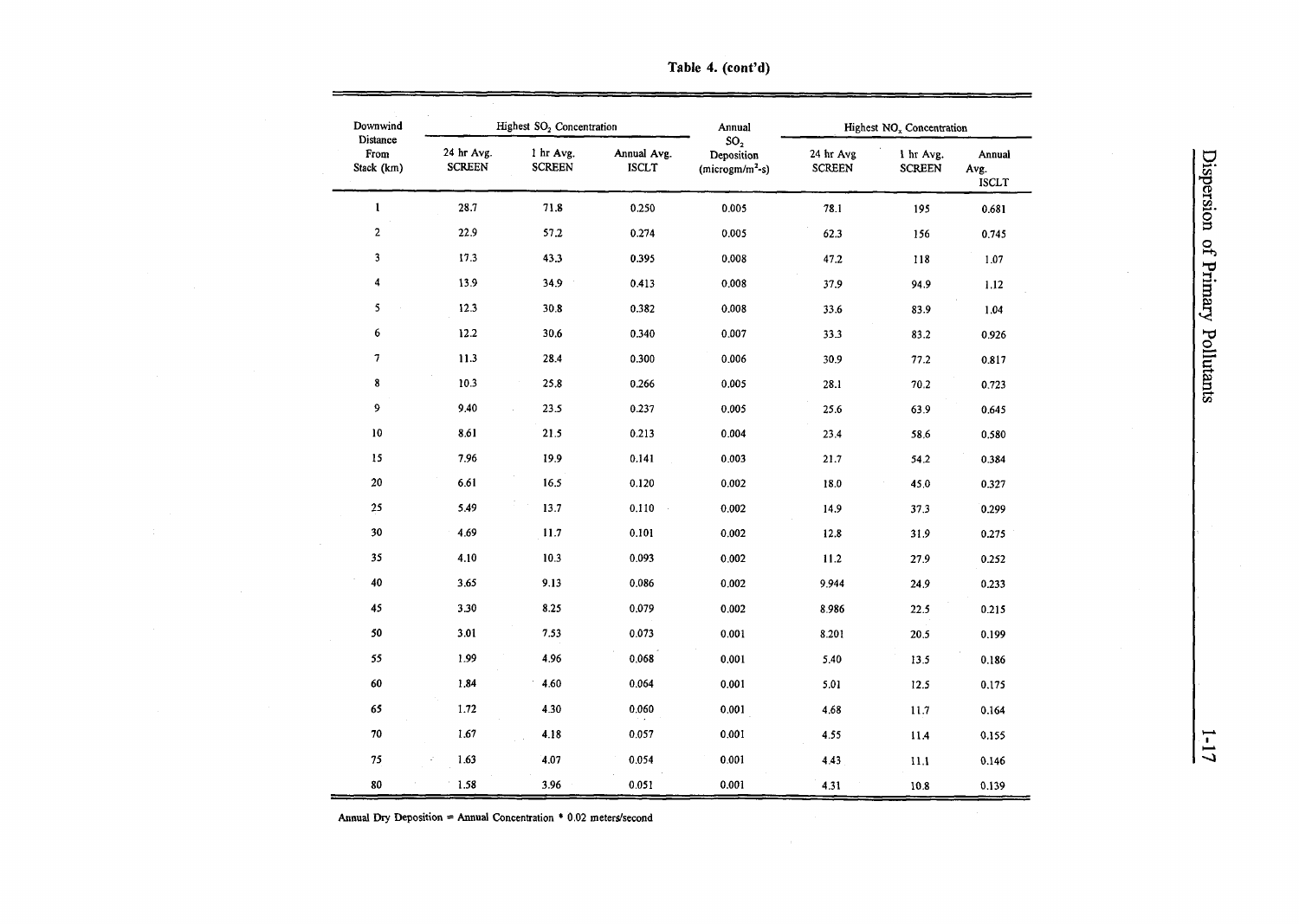| Downwind<br>Distance |                             | Highest Arsenic Concentration |                      |                                          | Highest Cadmium Concentration |                                |
|----------------------|-----------------------------|-------------------------------|----------------------|------------------------------------------|-------------------------------|--------------------------------|
| From<br>Stack (km)   | 24 hr Avg.<br><b>SCREEN</b> | 1 hr Avg.<br><b>SCREEN</b>    | Annual Avg.<br>ISCLT | 24 hr Avg<br><b>SCREEN</b><br>$\epsilon$ | 1 hr Avg.<br><b>SCREEN</b>    | Annual<br>Avg.<br><b>ISCLT</b> |
| $\mathbf{I}$         | 0.0071                      | 0.0178                        | 0.0001               | 0.0001                                   | 0.0003                        | 0.0000                         |
| $\overline{c}$       | 0.0057                      | 0.0142                        | 0.0001               | 0.0001                                   | 0.0002                        | 0.0000                         |
| 3                    | 0.0043                      | 0.0108                        | 0.0001               | 0.0001                                   | 0.0002                        | 0.0000                         |
| 4                    | 0.0035                      | 0.0087                        | 0.0001               | 0.0001                                   | 0.0001                        | 0.0000                         |
| 5                    | 0.0031                      | 0.0077                        | 0.0001               | 0.0000                                   | 0.0001                        | 0.0000                         |
| 6                    | 0.0030                      | 0.0078                        | 0.0001               | 0.0000                                   | 0.0001                        | 0.0000                         |
| $\tau$               | 0.0028                      | 0.0070                        | 0.0001               | 0.0000                                   | 0.0001                        | 0.0000                         |
| 8                    | 0.0026                      | 0.0064                        | 0.0001               | 0.0000                                   | 0.0001                        | 0.0000                         |
| 9                    | 0.0023                      | 0.0058                        | 0.0001               | 0.0000                                   | 0.0001                        | 0.0000                         |
| 10                   | 0.0021                      | 0.0053                        | 0.0001               | 0.0000                                   | 0.0001                        | 0.0000                         |
| 15                   | 0.0020                      | 0.0049                        | 0.0000               | 0.0000                                   | 0.0001                        | 0.0000                         |
| 20                   | 0.0016                      | 0.0041                        | 0.0000               | 0.0000                                   | 0.0001                        | 0.0000                         |
| 25                   | 0.0014                      | 0.0034                        | 0.0000               | 0.0000                                   | 0.0001                        | 0.0000                         |
| 30                   | 0.0012                      | 0.0029                        | 0.0000               | 0.0000                                   | 0.0000                        | 0.0000                         |
| 35                   | 0.0010                      | 0.0025                        | 0.0000               | 0.0000                                   | 0.0000                        | 0.0000                         |
| 40                   | 0.0009                      | 0.0023                        | 0.0000               | 0.0000                                   | 0.0000                        | 0.0000                         |
| 45                   | 0.0008                      | 0.0021                        | 0.0000               | 0.0000                                   | 0.0000                        | 0.0000                         |
| 50                   | 0.0007                      | 0.0019                        | 0.0000               | 0.0000                                   | 0.0000                        | 0.0000                         |
| 55                   | 0.0005                      | 0.0012                        | 0.0000               | 0.0000                                   | 0.0000                        | 0.0000                         |
| 60                   | 0.0005                      | 0.0011                        | 0.0000               | 0.0000                                   | 0.0000                        | 0.0000                         |
| 65                   | 0.0004                      | 0.0011                        | 0.0000               | 0.0000                                   | 0.0000                        | 0.0000                         |
| 70                   | 0.0004                      | 0.0010                        | 0.0000               | 0.0000                                   | 0.0000                        | 0.0000                         |
| 75                   | 0.0004                      | 0.0010                        | 0.0000               | 0.0000                                   | 0.0000                        | 0.0000                         |
| 80                   | 0.0004                      | 0.0010                        | 0.0000               | 0.0000                                   | 0.0000                        | 0.0000                         |

Tat le 4. (cont'd)

 $\cdot$ 

 $\mathcal{A}^{\text{max}}_{\text{max}}$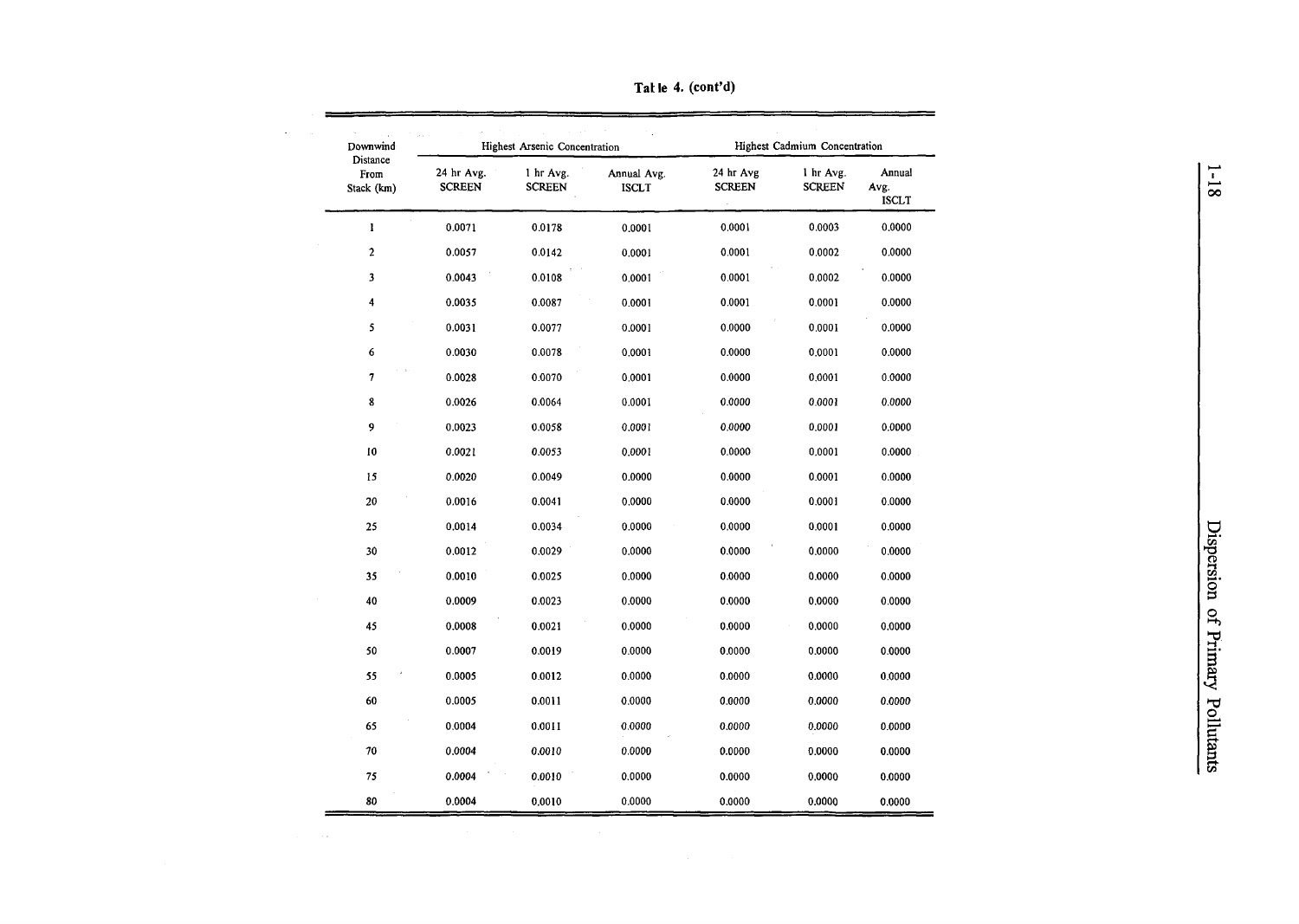| Downwind<br>Distance |                             | Highest Manganese Concentration |                                |                             | <b>Highest Lead Concentration</b> |                                |                             | <b>Highest Selenium Concentration</b> |                             |  |
|----------------------|-----------------------------|---------------------------------|--------------------------------|-----------------------------|-----------------------------------|--------------------------------|-----------------------------|---------------------------------------|-----------------------------|--|
| From<br>Stack (km)   | 24 hr Avg.<br><b>SCREEN</b> | 1 hr Avg.<br><b>SCREEN</b>      | Annual<br>Avg.<br><b>ISCLT</b> | 24 hr Avg.<br><b>SCREEN</b> | 1 hr Avg.<br><b>SCREEN</b>        | Annual<br>Avg.<br><b>ISCLT</b> | 24 hr Avg.<br><b>SCREEN</b> | 1 hr Avg.<br><b>SCREEN</b>            | Annual Avg.<br><b>ISCLT</b> |  |
| $\mathbf{1}$         | 0.0049                      | 0.0122                          | 0.0000                         | 0.0033                      | 0.0083                            | 0.0000                         | 0.0018                      | 0.0046                                | 0.0000                      |  |
| $\overline{a}$       | 0.0039                      | 0.0097                          | 0.0000                         | 0.0027                      | 0.0067                            | 0.0000                         | 0.0015                      | 0.0037                                | 0.0000                      |  |
| 3                    | 0.0029                      | 0.0074                          | 0.0001                         | 0.0020                      | 0.0050                            | 0.0000                         | 0.0011                      | 0.0028                                | 0.0000                      |  |
| 4                    | 0.0024                      | 0.0059                          | 0.0001                         | 0.0016                      | 0.0041                            | 0.0000                         | 0.0009                      | 0.0022                                | 0.0000                      |  |
| 5                    | 0.0021                      | 0.0052                          | 0.0001                         | 0.0014                      | 0.0036                            | 0.0000                         | 0.0008                      | 0.0020                                | 0.0000                      |  |
| 6                    | 0.0021                      | 0.0052                          | 0.0001                         | 0.0014                      | 0.0036                            | 0.0000                         | 0.0008                      | 0.0020                                | 0.0000                      |  |
| $\pmb{7}$            | 0.0019                      | 0.0048                          | 0.0001                         | 0.0013                      | 0.0033                            | 0.0000                         | 0.0007                      | 0.0018                                | 0.0000                      |  |
| 8                    | 0.0018                      | 0.0044                          | 0.0000                         | 0.0012                      | 0.0030                            | 0.0000                         | 0.0007                      | 0.0017                                | 0.0000                      |  |
| 9                    | 0.0016                      | 0.0040                          | 0.0000                         | 0.0011                      | 0.0027                            | 0.0000                         | 0.0006                      | 0.0015                                | 0.0000                      |  |
| ${\bf 10}$           | 0.0015                      | 0.0037                          | 0.0000                         | 0.0010                      | 0.0025                            | 0.0000                         | 0.0006                      | 0.0014                                | 0.0000                      |  |
| 15                   | 0.0014                      | 0.0034                          | 0.0000                         | 0.0009                      | 0.0023                            | 0.0000                         | 0.0005                      | 0.0013                                | 0.0000                      |  |
| 20                   | 0.0011                      | 0.0028                          | 0.0000                         | 0.0008                      | 0.0019                            | 0.0000                         | 0.0004                      | 0.0011                                | 0.0000                      |  |
| 25                   | 0.0009                      | 0.0023                          | 0.0000                         | 0.0006                      | 0.0016                            | 0.0000                         | 0.0004                      | 0.0009                                | 0.0000                      |  |
| 30                   | 0.0008                      | 0.0020                          | 0.0000                         | 0.0005                      | 0.0014                            | 0.0000                         | 0.0003                      | 0.0008                                | 0.0000                      |  |
| 35                   | 0.0007                      | 0.0017                          | 0.0000                         | 0.0005                      | 0.0012                            | 0.0000                         | 0.0003                      | 0.0007                                | 0.0000                      |  |
| 40                   | 0.0006                      | 0.0016                          | 0.0000                         | 0.0004                      | 0.0011                            | 0.0000                         | 0.0002                      | 0.0006                                | 0.0000                      |  |
| 45                   | 0.0006                      | 0.0014                          | 0.0000                         | 0.0004                      | 0.0010                            | 0.0000                         | 0.0002                      | 0.0005                                | 0.0000                      |  |
| ${\bf 50}$           | 0.0005                      | 10.0013                         | 0,0000                         | 0.0004                      | 0.0009                            | 0.0000                         | 0.0002                      | 0.0005                                | 0.0000                      |  |
| 55                   | 0.0003                      | 0.0008                          | 0.0000                         | 0,0002                      | 0.0006                            | 0.0000                         | 0.0001                      | 0.0003                                | 0.0000                      |  |
| 60                   | 0.0003                      | 0.0008                          | 0.0000                         | 0.0002                      | 0.0005                            | 0.0000                         | 0.0001                      | 0.0003                                | 0.0000                      |  |
| 65                   | 0.0003                      | 0.0007                          | 0.0000                         | 0.0002                      | 0.0005                            | 0.0000                         | 0.0001                      | 0.0003                                | 0.0000                      |  |
| ${\bf 70}$           | 0.0003                      | 0.0007                          | 0.0000                         | 0.0002                      | 0.0005                            | 0.0000                         | 0.0001                      | 0.0003                                | 0.0000                      |  |
| 75                   | 0.0003                      | 0.0007                          | 0.0000                         | 0.0002                      | 0.0005                            | 0.0000                         | 0.0001                      | 0.0003                                | 0.0000                      |  |
| 80                   | 0.0003                      | 0.0007                          | 0.0000                         | 0.0002                      | 0.0005                            | 0.0000                         | 0.0001                      | 0.0003                                | 0.0000                      |  |

Table 4. (cont'd)

 $\frac{1}{10}$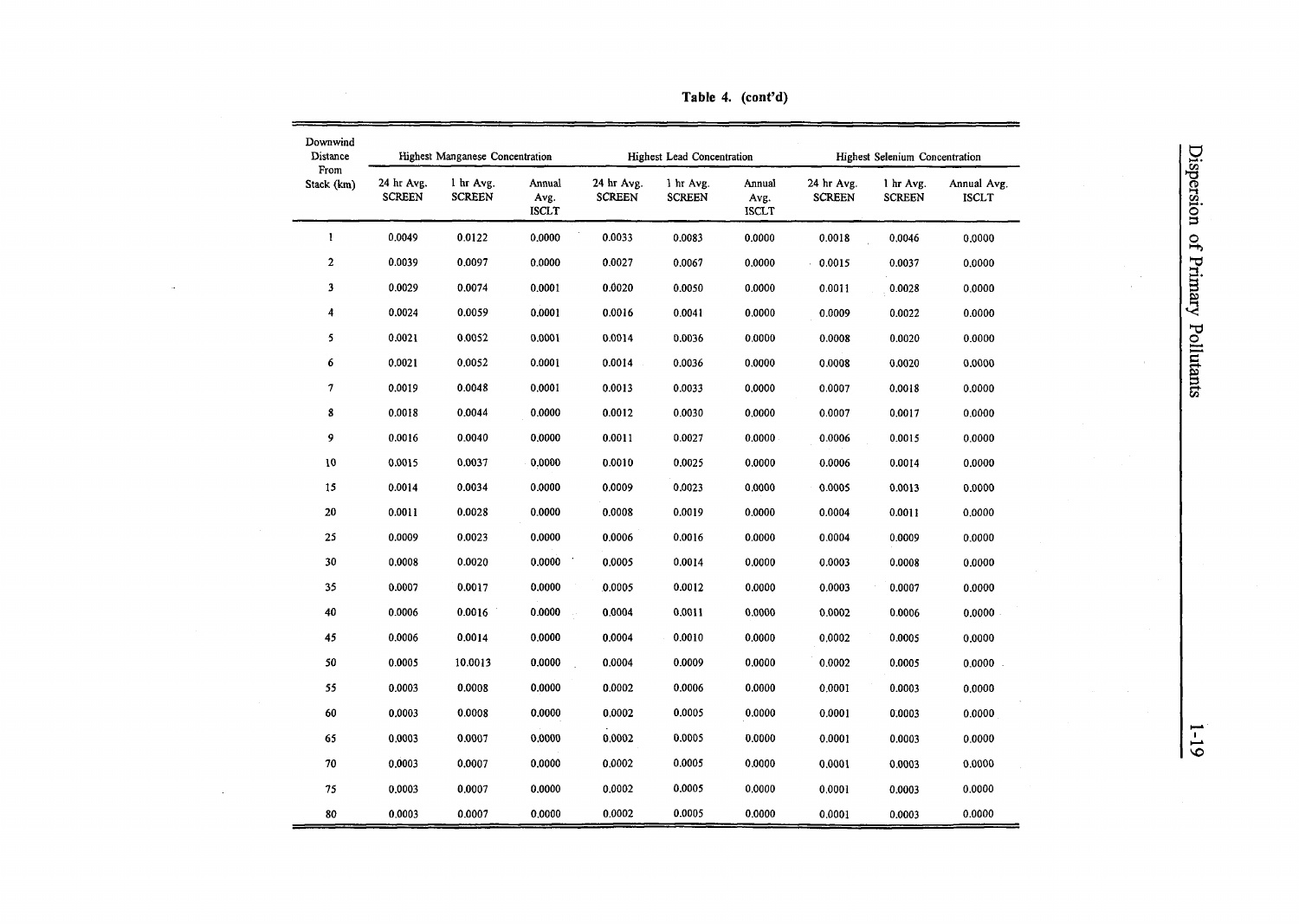regulatory purposes the highest, second highest receptor concentration is added to the background concentration and compared to the NAAQS).

The quarterly average NAAQS for lead is 1.5  $\mu$ g/m<sup>3</sup>. The highest quarterly average incremental concentration of lead, due to the power plant, is 0.0001  $\mu$ g/m<sup>3</sup> at both sites. The background concentration of lead was not available at either site.

|                                               | Particulate |       | $PM_{10}$ |       | NO <sub>r</sub> | SO <sub>2</sub> |      |
|-----------------------------------------------|-------------|-------|-----------|-------|-----------------|-----------------|------|
| Highest Incremental<br>Impact of the Facility | 5.3         | 0.092 | 3.5       | 0.061 | 1.8             | 62              | 1.08 |
| Background<br>Concentration*                  | 108         | 47    | 71        | 37    | 23              | 76              | 25   |
| <b>Total Concentration</b>                    | 113         | 47    | 74        | 37    | 25              | 138             | 26   |
| Primary<br>NAAQS**                            | None        | None  | 150       | 50    | 100             | 365             | 80   |

# **Table 5. Summary of modeling results and monitoring data for a coal-fired boiler located** at **the Southeast Reference site (micrograms per cubic meter)**

\*From 1990 EPA AIRS database McMinn Co., TN monitoring station (Site I.D. 47-107- 0101); 2nd highest 24 hour average and annual mean.

\*\*For regulatory purposes the highest second highest receptor concentration is added to the baseline concentration and compared to the National Ambient Air Quality Standard (NAAQS).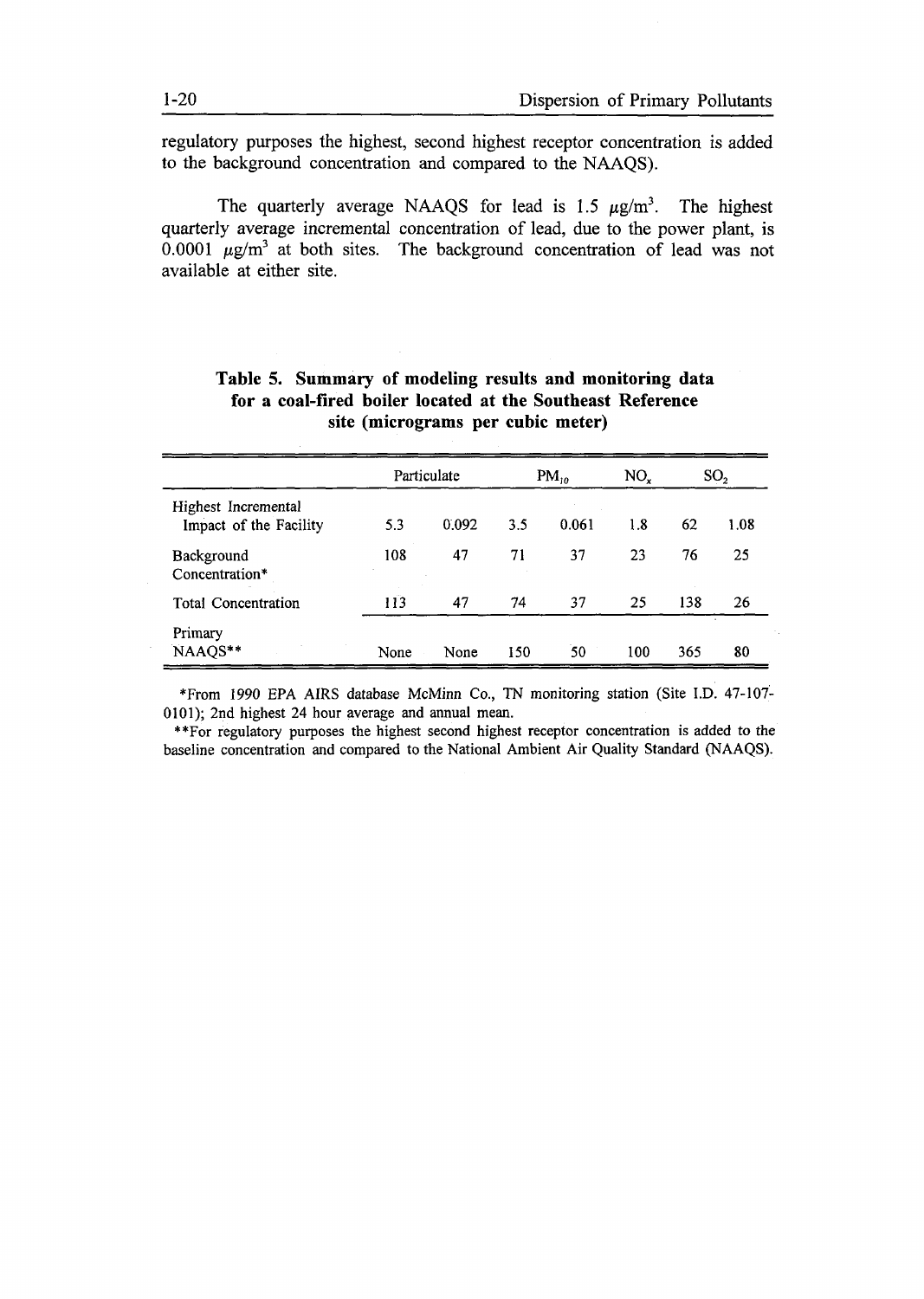|                                               | Particulate |        | $PM_{10}$  |        | $NO_x$ | SO <sub>2</sub> |        |
|-----------------------------------------------|-------------|--------|------------|--------|--------|-----------------|--------|
|                                               | 24<br>hour  | Annual | 24<br>hour | Annual | Annual | 24<br>hour      | Annual |
| Highest Incremental<br>Impact of the Facility | 3.3         | 0.048  | 2.3        | 0.032  | 1.12   | 29              | 0.41   |
| Background Concentration*                     | 66          | 42?    | 64         | 24     | 15     | 93              | 14     |
| <b>Total Concentration</b>                    | 69          | 42     | 66         | 24     | 16     | 122             | 14     |
| Primary<br>NAAQS**                            | None        | None   | 150        | 50     | 100    | 365             | 80     |

# Table 6. Summary of modeling results and monitoring data for a coal-fired boiler located at the Southwest Reference site (micrograms per cubic meter)

\*From 1991 EPA AIRS database San Juan Co., NM monitoring stations; 2nd highest 24 hour average and annual mean concentrations.

"For regulatory purposes the highest second highest receptor concentration is added to the baseline concentration and compared to the National Ambient Air Quality Standard (NAAQS).

?Indicates that the mean does not satisfy AIRS summary criteria.